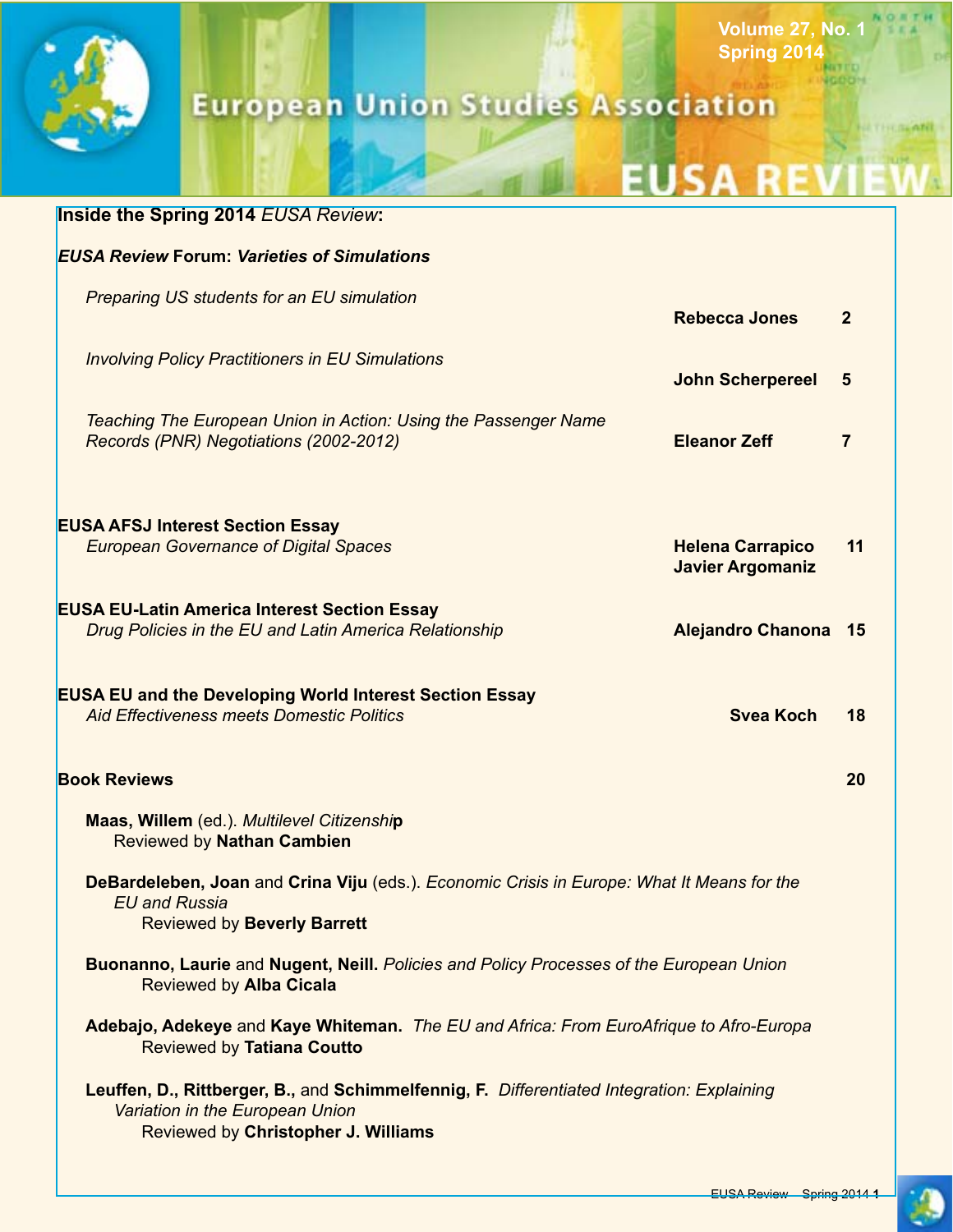

#### **Varieties of Simulations**

**I**n this edition of the Review forum, we revisit the theme of simulations in EU studies, drawing much on the contributions of EUSA's interest section on teaching. In many ways, the evolution of the European Union has been paralleled by the proliferation of EU simulations. Thirty years ago, when the EU's Common Market and governing institutions were still maturing and its membership was less than half of what it is today, few opportunities existed for students to participate in simulations of the European Union. Indeed, it is not clear whether there were any regular opportunities for this anywhere at that time.

Today, as with EU, much has changed. There is now a wide variety of EU simulations, and the number and type of these experiences seems to grow annually. Moreover, as argued in the articles featured here, it is widely accepted that simulations can enhance the ability of students to learn about the EU. Consequently, more faculty members are willing to include simulations in their curricula, and more institutions are willing to support these initiatives. Certainly students have embraced simulations as well, though we my not know whether they want to just want learn about the EU, or, more likely, that they are drawn to experiential learning because it is more enjoyable than traditional approaches to course material. In any case, participating in simulations augments what students know about the EU and sets them apart from peers who learn only through textbooks and lectures. Each of the articles below describes a different type of EU simulation and emphasizes a different aspect of the simulation experience.

**Rebecca Jones**, who is co-chair of EUSA's interest section on teaching, writes about her experience with an intercollegiate simulation of the EU, known as "EuroSim," organized by the Transatlantic Consortium for European Union Simulations and Studies (TACEUSS). This simulation takes place over four consecutive days and usually focuses on the EU's legislative process in a particular policy area. An important feature of EuroSim is that it brings together 150 students from colleges and universities on both sides of the Atlantic and includes both undergraduate and graduate students. Jones focuses on the preparation phase of this EU simulation regarding her own students at Widener University.

**John Scherpereel** also writes about a simulation that takes place over several days, this one sponsored jointly by James Madison University's Florence-based M.A. program in Political Science (for its concentration in the EU Policy Studies) and the University of Florence's M.A. program in International Relations and European Studies. However, this simulation is aimed just at 40 or so students in both programs, occurs in multi-day segments across several months, and always focuses on EU foreign policy. Another prominent feature of this simulation is its inclusion of EU practitioners in the learning experience, which is important for both programs because of their focus on professional training for future diplomats and policy-makers. Scherpereel's impressive article deals mainly with how and why this simulation is designed.

> **Preparing for EuroSim** EuroSim is a cross-continent simulation of the EU involving US and European universities. Every other year it switches venues between the US and Europe. Participants range in age and experience from freshmen/first yearstudents (approximately 18 years of age) to master's level law and EU policy students (about 23 years of age and older). The wide range of age and experience presents a challenge in preparation for those faculty members with younger students. Many US students have not traveled outside of the US priorto participating in EuroSim (and a good number has not traveled more than two hours away from home). At Widener University, many students are first-generation college students and are coping with the stresses of family expectations as well. Once the simulation is underway, faculty are no The second half of the semester is spent studying the specific topic for EuroSim both in terms of the details of the policy or issue and what path it will take through the EU institutions. The background questions, problems, and Member States' positions are researched and discussed. Students again work on reaction papers and have a take-home exam. An additional project will be added for the Fall 2014 iteration of POLS 228. Students will work in teams to create a country position paper and present their position on the issue at the end of the semester. Based on results from presentation assignments in other classes, such an assignment should mean that those students participating in EuroSim will arrive feeling more comfortable speaking in front of, or to groups, while those students not participating will still gain a more "inside" view of the EU.. In addition, such an assignment provides students with an opportunity to gain experience working in groups, something they will have to do during the simulation.

**Eleanor Zeff** has much experience with intercollegiate EU simulations, but, here, she writes about case-teaching, which takes place in her undergraduate course at Drake University (but be conducted in any classroom). Zeff's simulation is also unique because it deals with transatlantic differences and issues, particularly the sharing of European airlines' Passenger Name Record (PNR) data with the US Department of Homeland Security. This experience is divided into four stages of 15-25 minutes each, during which students simulate the actual negotiation between the US and EU on PNR that took place between 2007 and 2012. Zeff's article focuses on how her scenerio helps students learn about real international relations and highlights how simulations can help students appreciate international differences concerning values, decision-making styles and culture.

**John D. Occhipinti**, *EUSA Review Editor*

#### **Preparing US Students for an EU Simulation** *Rebecca Jones*

#### **Introduction**

Preparing students for effective and beneficial participation in an EU simulation can be challenging. Most US students are unfamiliar with the European Union at best and completely unaware of its existence at worst. Participation in a simulation can increase cognitive knowledge (facts and figures) in a manner that is fun and effective. However, how does one go about not only introducing the EU, but helping students arrive at a point where they are effective and engaged policy-makers within the EU simulation? And, given the potential difficulties in preparation, why would one choose to engage students in such a simulation?

Simulations are viewed as a more effective means of teaching facts and theories than traditional lectures because, as Shellman notes, students are required "to analyze specific situations, reflect on their observations, confront problems, and develop their own ideas" (Shellman 2001: 827). Dougherty agrees, pointing out

that simulations comprise "a number of broad practical and pedagogical goals" (Dougherty 2003: 240). Simulations currently in use in political science classes include everything from "Fantasy Congress" which is based on fantasy football or baseball games, to making political and policy decisions in the town of Camelot (Woodworth, Gump, and Forrester 2005), to playing the role of a Congressional representative marking up a bill in committee to writing and passing legislation for the European Union (see Zeff 2003). As Watson noted, simulations and games "serve as vehicles through which the individual can practice communication skills, and experiment with strategies and tactics of social interaction. In games the individual is able to learn about and try out new or potential social roles" (Watson 1975: 43). When students act as lawmakers or business managers in a simulation they are trying out new and potentially future roles for themselves. Additionally, students benefit from participation in simulations in ways not always as immediately noticeable as grades or class performance. It has been shown that affective learning is more than a beneficial side-effect of simulations, it is actually a desirable outcome (Jones 2008; Jones and Bursens 2013). government, the structure and relationship of the US national government and the states is used as a comparison case with the structure of the EU. In this section, the focus is on the powers of US states versus the powers and positions of the EU Member States. The focus then moves on to the institutions of the EU. Again, the comparison with institutions of the US federal government is made. In the attempt to find equivalent institutions across the two political structures, students come to realize the differences between the two sets of institutions.The next section of the course examines the contrast between the US constitution and the treaties of the EU; how these documents distribute power, create institutions and bureaucracies, and change governing structures is examined. Additionally, the policy process and treaty process are explored. The differences in policy implementation at the level of EU Member States and US states are examined as well. Throughout the semester, random, in-class quizzes covering the readings are assigned, as well as short reaction papers. These two types of assignments help keep students up-to-date on the readings and insure that any problematic issues are addressed early on in the process.

longer involved in any of the processes. Therefore, giving students the most thorough preparation possible is necessary. At Widener University, two courses, one full three-credit course (POLS 228), and one halfsemester, one-credit course (POLS 229), are used to prepare students for EuroSim. The three-credit course is offered approximately every other year as students repeat their participation in EuroSim; the one-credit course is offered every year and is required for every student participating in EuroSim. In POLS 228, the first half of the semester is centered on the historyand institutions of the EU. Since US students are familiar with the concept of a federal The one-credit class, POLS 229, is offered in the same semester s EuroSim, or immediately prior depending on the dates of the simulation, and is treated as a topic-specific review course. This course begins with a very quick overview of the structures, treaties, and policy processes of the EU; excerpts from basic texts are used (Ginsburg 2010, McCormick 2011). Focus then shifts to the EuroSim topic and the specific roles students will be playing and the countries they will represent. Students first submit a short paper discussing the topic area, problems, benefits and any implementation issues. This paper should include a discussion regard-

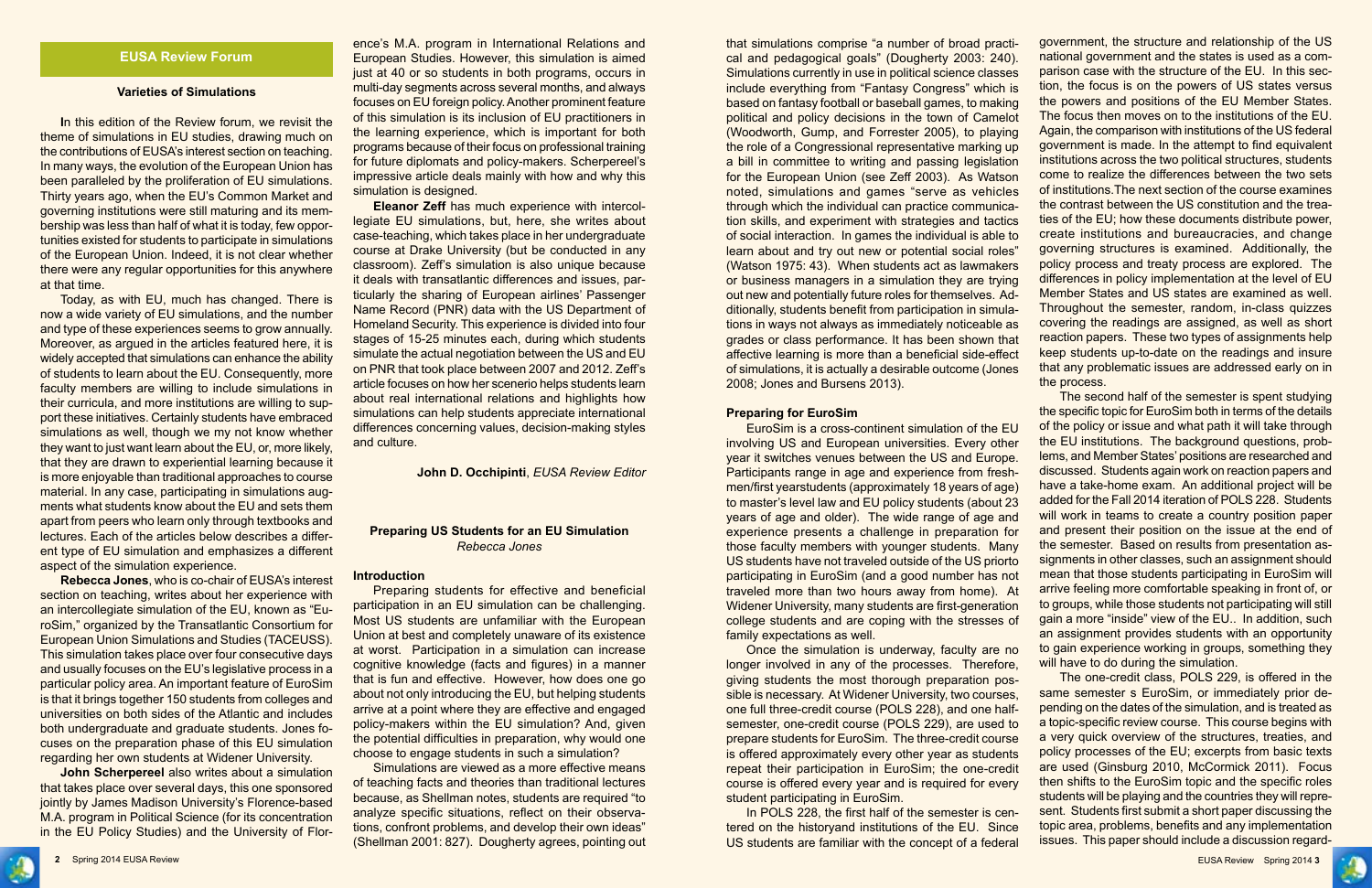

ing any Member Stateswho may ask for exemptions or strongly resist implementation. The final assignment due before the simulation is a short paper on their alterego role. This paper includes the background, general political views, and opinions regarding the topic and/or policy for EuroSim. The paper assignments are ordered this way so that students (hopefully) have a complete understanding of the topic, and then can figure out how their alter-ego will react and easily remain in character. This assignment also prepares students to respond to any counter-arguments that may be brought up in discussions during the simulation.

About a week after the simulation, students are required to submit a debriefing paper. This assignment asks students to review the preparation provided by the instructor, their own efforts at preparation, and an evaluation of their performance during the simulation. Students who are first-time participants have indicated that while they were more prepared than they initially believed, they also recognize that there was more they could have done themselves. This is borne out by post-simulation surveys which show that students do recognize when they have not adequately prepared (Jones 2008, Jones and Bursens 2013). Additionally, assignments such as the team presentations on individual country positions are being added to the course at the suggestion of the students.

#### **So, how did they do?**

Participation in EuroSim opens up a broader understanding of the world and how it works for US students, many of whom have not traveled beyond a two-hour radius of their hometown. When they are presented with the EU as a comparison to the US system, they appear to have an easier time grasping the differences between the two political structures. While preparing students to successfully participate in EuroSim presents challenges both in terms of understanding and time constraints, the results can be eye-opening and are beneficial for content knowledge as well as gaining practice and experience with life-skills such as negotiation and group work. Over the course of ten years of Widener University participation in EuroSim, student responses to debriefing questions have shown a great deal of similarity; they understand the workings of the EU far more clearly than without the simulation, and they realize that complicated topics can become understandable.

> **Rebecca Jones** Widener University

#### **References**

Dougherty, Beth K. (2003) Byzantine Politics: Using Simulations to Make Sense of the Middle East. PS: Political Science & Politics 36 (2): 239-44.

Ginsberg, Roy. (2010) Demystifying the European Union: The Enduring Logic of Regional Integration.2nd ed. Lanham, MD: Rowman and Littlefield Publishers.

Jones, Rebecca. (2008) Evaluating Learning Outcomes in EU Simulations.The Journal of Political Science Education (4): 404-34.

Jones, Rebecca and Peter Bursens (2013). "Assessing EU Simulations: Evidence from the transatlantic Euro-Sim" in Teaching and Learning the European Union: Traditional and Innovative Methods. StefaniaBaroncelli et al, eds. Dordredcht: Springer Publishers.

McCormick, John. (2011). Understanding the European Union: A Concise Introduction. 5thed. New York: Palgrave McMillan

Shellman, Stephen M. (2001) Active Learning in Comparative Politics: A Mock German Election and Coalition-Formation Simulation.PS: Political Science & Politics 34 (4): 827-34.

Watson, Betsy. (1975) Games and socialization. In Gaming Simulations: Rationale, Design, and Applications, edited by Cathy S. Greenblat and Richard D. Duke. New York: Halsted Press.

Woodworth, James, W. Robert Gump, and James R. Forrester. (2005) Camelot: A role-playing simulation for political decision making. 5th ed. Florence, KY: Wadsworth Publishing.

Zeff, Eleanor E. (2003) Negotiating in the European Council: A Model European Union Format for Individual Classes.International Studies Perspectives 4.

#### **Involving Policy Practitioners in EU Simulations** *John Scherpereel*

Scholars of teaching and learning have shown that EU simulations can be powerful pedagogical tools in EU politics classes (Jozwiak 2012; Kaunert 2009; Switky 2003; Zeff 2003) and in more elaborate simulation events (Jones 2008; Van Dyke et al. 2000). Regardless of their specific setting, all simulations aim to increase students' understanding of complex political dynamics through role playing. Instructors who lead simulations routinely introduce their exercises by telling participants to disregard their personal opinions, predispositions, and biases; to learn as much as possible about the preferred outcomes, tactics, and resources of the actor or actors they represent; and to pursue their assigned actors' preferred outcomes throughout the simulation - during formal debates, off-the-record talks, press conferences, etc. No simulation can model reality perfectly, but all simulations strive to produce learning and growth through verisimilitude. The desire for verisimilitude has led many simuthe forces that move EU politics; and third, that such engagement will help students to develop professional confidence and professional networks. For each of the last four years, James Madison University's (JMU's) Florence-based M.A. program in political science with a concentration in EU Policy Studies and the University of Florence's (UNIFI's) M.A. program in International Relations and European Studies have invited policy practitioners from Brussels to co-direct, along with program faculty, a simulation of EU foreign policy decision-making. The simulation's culminating event is a formal ministerial meeting of the Council that takes place at Florence's historic city hall (Palazzo Vecchio). This event generally occurs in late spring. By the time the Council meeting takes place, students have been working with each other and with the policy practitioners for months. In general, the simulation involves approximately 40 students—half from JMU, half from UNIFI.

lation event organizers to inform practitioners about their simulations and to invite "real-life" actors to their events. On the first day of the Mid-Atlantic European Union Simulation Consortium event ( http://www.wcupa. edu/ academics/sch\_sba/political\_science/MEUS/ default.asp), for example, students representing EU member states visit "their" embassies for briefings and speak with personnel at the US Department State on issues of transatlantic concern. The West Coast Model EU (http://jsis.washington.edu/euc/meu) typically features a keynote address by a European diplomat. The Strasbourg Model EU (http://meu-strasbourg.org) Faculty members and the practitioners--two longserving professional staff members of the European Parliament--typically begin discussing potential simulation scenarios one year before the ministerial event in late spring. Because of the nature of the involved programs (the JMU program seeks to train transatlantic diplomatic, political, and economic professionals; the UNIFI program seeks to train diplomats, scholars, and EU policy professionals) and the expertise of the involved practitioners, the topics always revolve around EU foreign policy. Organizers have been careful to construct scenarios that involve multiple EU foreign policy instruments and

number of hypotheses: first, that such engagement will increase the simulation's verisimilitude; second, that such engagement will boost students' appreciation for

involves day-one workshops with practitioners and occasional meals or events with practitioners. In these and other simulation events, invited practitioners tend to leave simulation preparations and proceedings to faculty organizers and student participants. Simulation topics are decided without policymakers' involvement. Position papers and amendments are drafted without policymakers' engagement. Negotiations proceed without policymakers' monitoring. Viewed from one angle, this division of labor is entirely understandable. Real-life actors are buried in real-life business. They are not (usually) trained educators. Their closeness to the issues of the day may obstruct their appreciation for the broader learning outcomes that event organizers seek to achieve. multiple decision-making rules. In addition to high-politics debates that require unanimity (e.g., debates about CSDP missions), for example, they have also placed issues covering trade, development cooperation, and financial/technical assistance on simulation agendas. The latter areas are governed, respectively, by Articles 207, 209, and 212 TFEU and are subject to the ordinary legislative procedure. In addition, issues related to accession (Article 49 TEU, requiring EP consent) have been placed on simulation agendas. Once the simulation topics have been decided, faculty organizers and practitioners develop a plan for three to four simulation sessions (this number includes

Recognizing these hurdles, organizers of an EU simulation in Florence have nonetheless designed and implemented a simulation built around steady, substantive, and relatively deep relationships between students and policy practitioners. The practice of deepening actors' engagement with the simulation is motivated by a the final ministerial session; the precise number of sessions depends on practitioners' availability), spread across four to seven months. Specific learning goals and simulation activities vary from one session to the next, as described below. According to Kaunert (2009, pp. 255), one of the most important pedagogical payoffs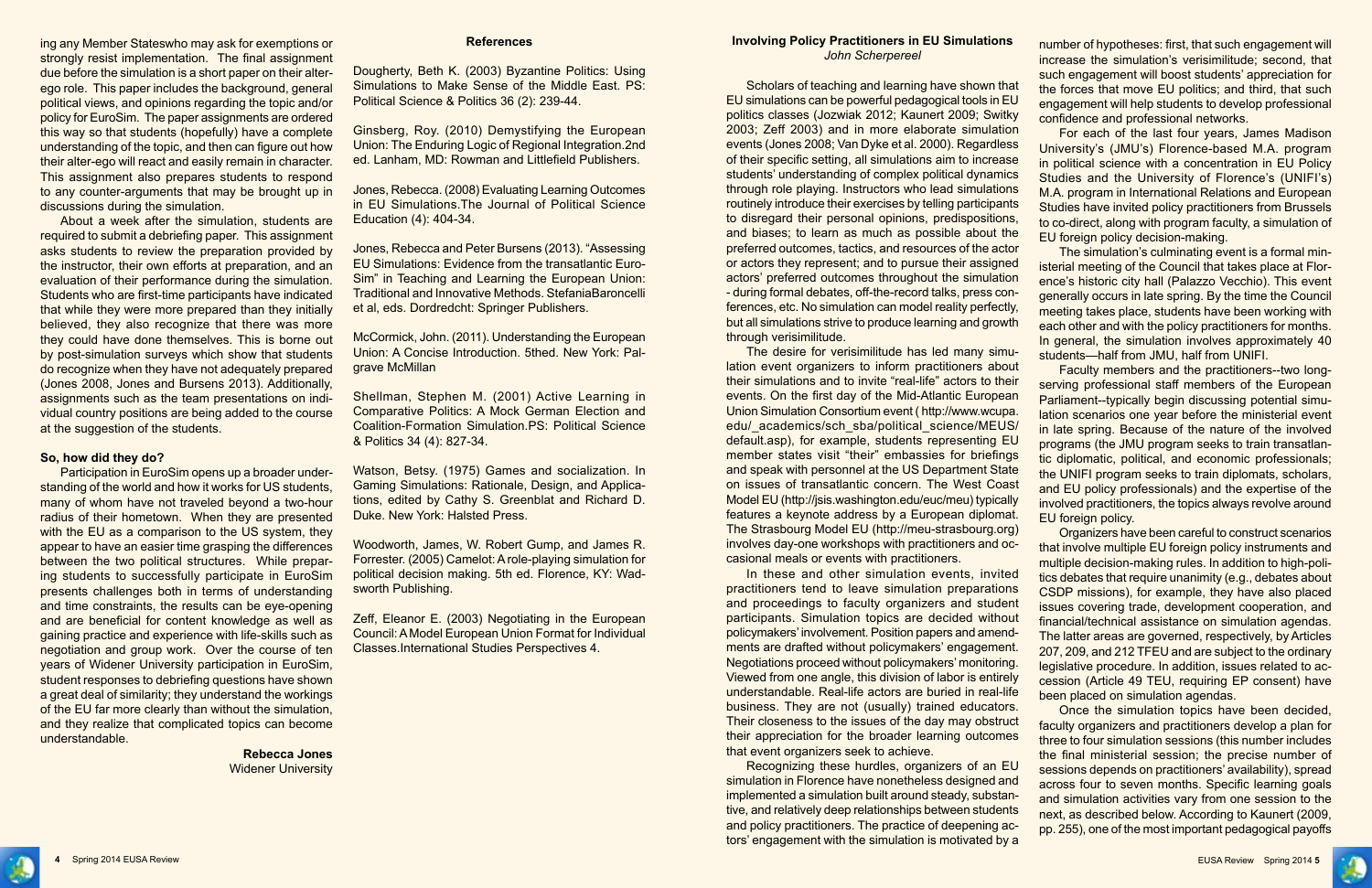

of well-designed simulations is cumulative learning, where "a subject is introduced repeatedly and with an increase in the levels of complexity during the course of study, which leads to an increase in the student's capacity to remember the knowledge presented." In 2012-2013, for example, the simulation involved three discrete sessions of intense practitioner-student contact (January, March, and May).

In the days leading up to the January session, faculty organizers covered information regarding the EP's role in scrutinizing and "nuancing" cooperation agreements with third countries and divided students into EP party groups; each party group contained multiple JMU students and multiple UNIFI students. Practitioners also circulated, prior to the session, an actual draft motion for a resolution on the conclusion of a partnership and cooperation between the EU and Turkmenistan, and students researched "their" party group's positions on Turkmenistan, human rights abuses, and other relevant issues. During the session, students assembled in party groups and crafted specific amendments to the draft motion. The practitioners, who had both worked on the actual dossier in question, worked closely with each party group, circulating from one to the next. In tandem with the faculty organizers, they concluded the session by giving feedback on the content and the form of the amendments that various groups proposed. They also laid out the general "plan of attack" for the second simulation session, which would take place in March.

The second session in March sought to produce a cumulative effect. As before, students were divided into teams representing EP party groups (party group memberships were "shaken up," but they continued to consist of students from both universities), and a draft document was distributed. This time, students considered a Commission proposal for a new instrument of foreign policy (the "partnership instrument"); this proposal was subject to the ordinary legislative procedure. In this round, student groups met before their session with the practitioners to propose amendments to the proposal. Then, during the session, they negotiated with each other over the amendments (the parliamentary process was overseen by a student serving as committee chair). By the end of the debate, they had produced and voted on a final amended document. In the first session, practitioners' feedback had focused on the form and content of amendments. In the second session, feedback focused on negotiation tactics and (to a lesser extent) parliamentary procedure. Practitioners and faculty organizers concluded by remarking on the differences between the outcome reached by the students and the real-life negotiation outcome and engaged students in conversations about factors that

might explain those differences.

The final session of the 2013 simulation took place over two days in the spring. Unlike the first two sessions, where students had played the roles of MEPs, most students in the final session played Council roles. Here, two students (one JMU, one UNIFI) represented the High Representative/Vice President of the Commission (the HRVP). One student (JMU) represented the Commissioner for Enlargement and the ENP; another (UNIFI) represented the Commissioner for International Cooperation, Humanitarian Aid, and Crisis Response. All other students were divided into fourteen 2-member country teams, each consisting of one JMU student and one UNIFI student. In the weeks preceding the final session, organizers distributed materials related to three dossiers—one on the dialogue between Serbia and Kosovo, the second on Ukraine's progress toward meeting criteria necessary to sign an Association Agreement, and the third on the crisis in Syria and related refugee issues in surrounding countries. Students also received a draft Council press release with specific draft wording regarding the Council's position on the three dossiers. In the days preceding the final session, student groups tackled the background documents, drafted amendments to the Council's conclusions, and wrote actor-specific strategic plans that presented their approach to (and appreciation of the relationships among) the three dossiers. On the first day of the final session, each student group met individually with the practitioners and received substantive feedback on their draft amendments and strategic documents; after their meetings with the line commissioners and the member states, the practitioners spent extra time with the HRVP (who had been meeting with the member states during the bilateral practitioner-student meetings) to discuss the distribution of opinion and strategies for seeking consensus. On the final day of the final session, the HRVP oversaw a vigorous debate in Palazzo Vecchio's Salone dei Duecento, and faculty and practitioners debriefed with students.

Like most simulations, the Florence simulation involves major investments of time and energy. Coordination of multi-institution simulation events is a notoriously laborious business, which is further complicated by efforts to coordinate with busy and mobile practitioners. But is it worth it? Do students get more from a simulation with heavy practitioner involvement than they do from simulations with limited or symbolic practitioner involvement? While colleagues and I hope to address these questions systematically in the future, preliminary evidence has been positive.

Following each year's simulation, for example, students are asked to reflect on the overall simulation

experience (including a self-criticism). In the previous two iterations, they have also been asked to discuss positives and negatives of the practitioners' involvement. Feedback in these fora has been overwhelmingly positive, ranging from general approbation ("no real negatives; I think this added immensely to the simulation") to more specific consideration ("they challenge us to think . . . not [like] students in a simulation but actually [like] political figures within the European Union"; "they know the way the institutions work and how the EU functions from a high level, so they push you to arrive at the reality rather than fantasize about how things are done"). We hope that deeper investigations will throw more light on the payoffs of this variety of simulation.

#### **John Scherpereel** James Madison University

#### **References**

Jones, Rebecca. 2008. "Evaluating a Cross-Continent EU Simulation." Journal of Political Science Education 4(4): 404-434.

Jozwiak, Joseph. 2013. "'Vegelate' and Greece: Teaching the EU Through Simulations." European Political Science 12(2): 215-230.

Kaunert, Christian. 2009. "The European Union Simulation: From Problem-Based Learning (PBL) to Student Interest." European Political Science 8(2): 254-265.

Switky, Bob. 2004. "The Importance of Voting in International Organizations: Simulating the Case of the European Union." International Studies Perspectives 5(1): 40-49.

Van Dyke, Gretchen J., Edward G. DeClair, and Peter H. Loedel. 2000. "Stimulating Simulations: Making the European Union a Classroom Reality." International Studies Perspectives 1(2): 145-159.

Zeff, Eleanor E. 2003. "Negotiating in the European Council: A Model European Union Format for Individual Classes." International Studies Perspectives 4(3): 265- 274.

#### T**eaching The European Union in Action: Using the Passenger Name Records (PNR) Negotiations (2002-2012)** *Eleanor E. Zeff*

#### **Introduction: Using the PNR Case to teach the EU**

The Passenger Name Records (PNR) controversy between the United States (US) and the European Union (EU) lasted from 2002 until 2012 and involved a large cast of characters, four of the five major EU institutions, multiple transatlantic negotiations, power plays among EU institutions and between the US and the EU, and demonstrated differences between European and American values. This rich scenario provides a great opportunity for teaching the EU because it allows students to see the EU and its institutions in action over an extended period of time. Some criteria for choosing a case study to teach the EU include: an interesting current issue, pertinent in many parts of the world, a case that covers several years, so students can see development over time, and an issue involving several EU institutions.

Passenger Name Records contain information that airlines obtain from passengers. After the 9/11, 2001 attacks in New York, the US Government thought having more information about passengers coming into US air space would help protect citizens from future attacks. The US negotiated separate agreements with several individual countries but entered the PNR negotiations with the EU in 2002. The US had the backing of its executive powers and a clear line of command. The EU was inexperienced at negotiating as a unified entity, and its institutions, new and untried, each tried to demonstrate power. The State Department and the Department of Homeland Security (DHS) were the main actors for the US. The Commission represented the EU at the negotiating table, but due to the complex nature of the EU's organization, it had to gain approval from the other EU institutions to ratify agreements. Agreements between the EU and the US were negotiated in 2002, 2004 and 2007, but only ratified by both sides in 2012.

#### **The Teaching Plan and Using Case Studies to Teach the EU**

When students start the simulation, they generally have little knowledge about how the EU functions as a "supranational" organization. They prepare by reading basic texts on the EU or chapters in books on European politics. Their closest comparisons to the EU are the UN and the US.<sup>1</sup> Initial questionnaires indicate students do not understand the powers of the EU's member states or the EU institutions, nor do they comprehend how they interact with each other or with the 28 member states. Students know only the minimal about relations and negotia-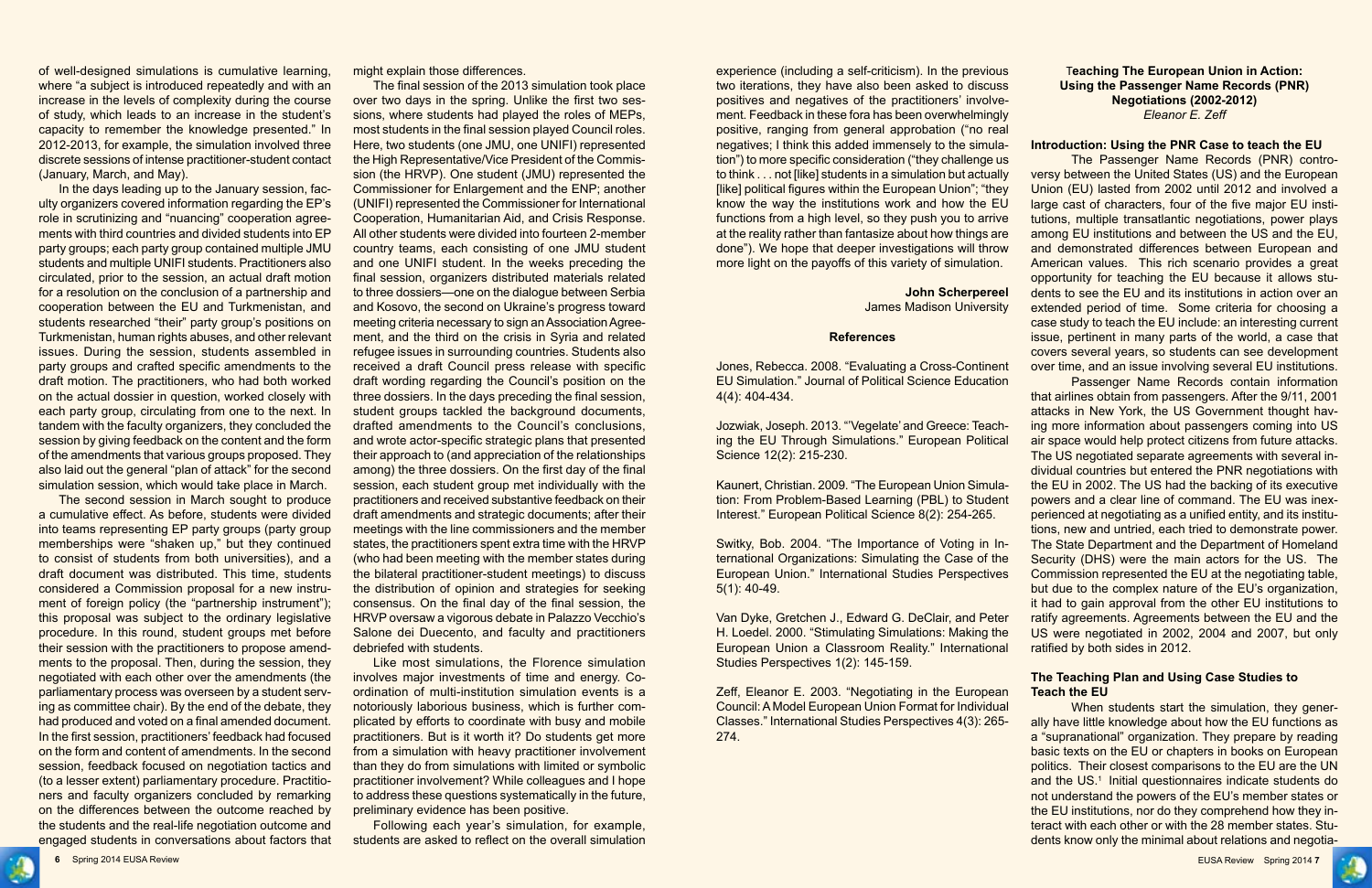tions between the EU and the US. They are surprised to see differences in values, as reflected in different policies. A preliminary paper is due at the beginning of the debate and is designed to assure that students have enough information about the case and the EU institutions to contribute to the simulation.

To bring the EU to life, techniques from the manual "The ABCs of Case Teaching"<sup>6</sup> were used, and examples from simulation models, $<sup>7</sup>$  and active</sup> learning exercises were included. The purpose is to get everyone involved in discussion because they are playing a role. Cases are useful teaching devises "because they tell the stories about events and problems so that students can better experience the complexities, ambiguities, and uncertainties confronted by the original participants in the case."8 Using the PNR case study to teach the EU appears to encourage students to find pertinent information about the EU, identify problems faced by the actors, and more clearly define the contexts of these actors' actions. Students have a directed goal for research, and they have to learn to gather information that will help them play their specific parts better.<sup>9</sup> Students say, and studies support this idea, that when they have to act a part, they read the case differently and get more involved in discussions. They begin to think differently about how and why institutions and other actors make decisions.

Three agreements negotiated between 2002 and 2007 formed the basis for "Power Plays" a 2008 PEW case study of the EU/US PNR negotiations.2 The case study covers "the performance of the European Union's institutions as they interact and compete for dominance within the EU, and then as they negotiate with the US ----with the goal to protect against terrorism."3 The PNR case was ideal to teach about the EU as it showcased changing transatlantic relations and evolving EU institutional functions up through 2007.4 The "Power Plays" case study has a simulation format, where students divide into groups and play the parts of major institutions such as the US Department of Homeland Security and the EU Commission. It also contains appendices with details about each institution and a chronology of events,<sup>5</sup> starting in 2001 and continuing through the 2007 PNR Interim Agreement. Most of the EU institutions, including its rotating Presidency, were involved in these PNR negotiations. Although the US felt that it made significant compromises by the time of the 2007 Agreement, the Europeans saw little improvement. New negotiations were necessary, and an addendum to the 2007 case, containing information about PNR negotiations held from 2007 to 2012, now exists for use in class simulations.

**8** Spring 2014 EUSA Review EUSA Review Spring 2014 **9** There are more intense debates between the EU institutions in Stage 2, and Stage 3 includes the 2007 PNR Interim Agreement. The European Commission after approving the 2007 PNR Agreement submitted it for ratification by the 27 member states (MSs). However, in 2009, only 24 MSs had ratified it.<sup>13</sup> New negotiations became necessary, leading to Stage 4, 2007-2012. "In 2010, the Parliament directed the Commission to, again, resume PNR negotiations with the United States."14 Many changes had occurred when these renegotiations commenced in 2010. The US held elections in 2008, and the EU and the member states ratified the Lisbon Treaty in 2009, giving the EP co-decision powers. In 2011, the EU and the US signed a PNR Agreement that the Council of Ministers approved.15 In April 2012, the EP finally ratified it, with 409 votes in favor, 226 against and 33 abstentions. The new PNR Agreement strengthened privacy provisions for EU citizens.

#### **Playing the Game**<sup>10</sup>

To prepare, students are placed on teams representing the institutions (both EU and US). They answer a short questionnaire to gage their knowledge of the EU. The simulation is divided into 4 stages, each of which ends in some kind of agreement between the EU and the US. The early stages are described in the "Power Plays" case study, and the last stage comprises the period between 2007 and 2012. Before the stages begin, groups meet together to decide on their goals and policy positions. There may be different EU and US institutions meeting during each stage. Students discuss their goals and positions before each stage, keeping in character. They need to know what their institution does, what power it has, and what role it plays in governing or regulating. Members of each EU institution group regularly consult the other groups.

The early US proposals violated EU laws, and it was obvious from the start of negotiations, that the US had more negotiating power and a clearer chain command, making it easier to negotiate transatlant decisions. Acting out the scenario in stages, allows st dents to see the changes in the negotiating power and strategies of both sides. They see that the US made compromises, and that the EU's negotiating skills of velop. After simulation play ends, students participation in another debriefing discussion<sup>16</sup>. A final paper is du at the end of the simulation and should also contain debriefing section so students can reflect on the purpose and value of using PNR negotiations to study the EU's decision-making processes. Students have sta ed that they are surprised to discover that both countries changed tactics, and that each side confronts of stacles that they want to overcome. Because they a actually playing roles, they witness more closely to changing negotiating techniques from the 2007 ca study to the more recent 2011-2012 negotiations.

The EU's complex decision-making proce calls into action its competing institutions, and student comments indicated that they were surprised see that decisions could be reached at all, despite the multiple actors. Students gain a firmer understanding of how difficult negotiations can be when the partionpants do not have equivalent power, and when the see how EU institutions use their power. The case useful for showing the complexities of the EU's institutional structure and administrative practices, whi reduced the EU's negotiating power, especially in the early stages of the negotiations. The case also show the differences between the US and the EU in term of values, decision-making style and culture. Stude evaluations point out that the simulation helped the to better understood the time constraints on maki decisions and the compromises that EU cabinet m isters and bureaucrats have to make to reach dee sions. Open-ended evaluations and surveys are go ways to assess student learning. Most surveys covey that students feel that they learn better and tain more through active participation in simulation even though some class time may be lost.<sup>17</sup> Final students say they enjoyed the simulation experience and they perceive that it helps them understand to dynamics among the EU institutions better than if the just had readings and class discussions.<sup>18</sup>

> Eleanor E. Ze **Drake Univers**



Stage one begins in 2002 at the start of official transatlantic negotiations between the US and the EU. For each stage, students need to be aware of the problems facing their institutions and what their institution or actor wants to gain from the negotiations. Each stage has an allotted time period to negotiate (15 to 25 minutes), and students must reach an agreement within that time period. Conclusions of each stage are read in the form of press releases. The groups not involved in the stage then voice their opinions to any agreements, basing remarks on what occurred and on their own platforms agreed during preliminary meetings. Objections may also be presented as press releases coming from the groups. There should be time allotted to objections about PNR agreements from outside individuals such as Sophie In't Veld<sup>11</sup>, a member of the EP. At the end of each stage, a debriefing should occur<sup>12</sup> to allow students time for periodic assessment.

#### **What students learn**

#### **Notes**

| ınd        |                                                          |
|------------|----------------------------------------------------------|
| the        | 1 McCormick, John (2013) The European Union,             |
| of ו       | Westview Press. Kesselman and Krieger (2009): Eu-        |
| htic       | ropean Politics in Transition, 6h ed. Houghton/Mifflin.  |
| itu-       |                                                          |
|            | 2 Eleanor E. Zeff, Power Plays: U.S. War on Terror-      |
| ınd        |                                                          |
| ıde        | ism Versus EU Privacy Protection, Case 298, GUISD        |
| -sb        | PEW Case Study Center, Georgetown University,            |
| ate        | Washington D.C. NW, 2008.                                |
| lue        |                                                          |
| n a        | 3 Zeff, Power Plays                                      |
| ur-        |                                                          |
| the        | 4 The 2008 "Power Plays" Case study has a section        |
| :at-       | on the European Union institutions and their func-       |
| un-        | tions. See pp. 7-9. This section was included to teach   |
| -dc        | about these institutions and to demonstrate them in      |
| are        | action.                                                  |
| the        |                                                          |
| ise        | 5 Power Plays, pp. 3-4.                                  |
|            | 6 Vicki Golich, Mark Boyer, Patrice Franko and           |
| <b>SSS</b> | Steve Lamy. "The ABCs of Case Teaching", Pew             |
| itu-       |                                                          |
| to         | Case Studies in International Affairs, Institute for the |
| the        | Study of Diplomacy, Edmund A. Walsh School of For-       |
| ing        | eign Service, Georgetown University, 2000.               |
| ici-       |                                                          |
| ey         | 7 The Midwest Model European simulation and the          |
| e is       | SUNYMEU simulation, both of which have simulation        |
| sti-       | manuals: SUNY Guide to the Model European Union,         |
| ich        | Laurie Buonanno, Alex Caviedes, Kathleen Dowley,         |
| the        | and Neill Nugent, (Editors), 7th Ed. 2012; and John      |
| <b>WS</b>  | McCormick, The Midwest Model European Union              |
| ms         | Guide, Department of Political Science, Indiana          |
| ent        | University-Purdue University Indianapolis (IUPUI),       |
| em         | 2011.                                                    |
| ing        |                                                          |
| in-        | 8 Vicki Golich, Mark Boyer, Patrice Franko and           |
| eci-       | Steve Lamy, p. 1.                                        |
| od         |                                                          |
| วท-        | 9 Ibid. Data and students' statements from classes       |
| re-        | in 2009 and 2011 indicated they perceived they had a     |
| <b>ns</b>  | better grasp of the EU's complexities after they stud-   |
| ılly,      | ied the case than before.                                |
| ce,        |                                                          |
| the        | 10 The time frame of the simulation can be very          |
| ey         | flexible depending on the goals of the professor. The    |
|            | author usually spends about three classes of 75 min-     |
|            | utes each period, but it could stretch over two or four  |
| eff        | days as well with more time for debriefings or extra     |
| sity       | readings.                                                |
|            |                                                          |

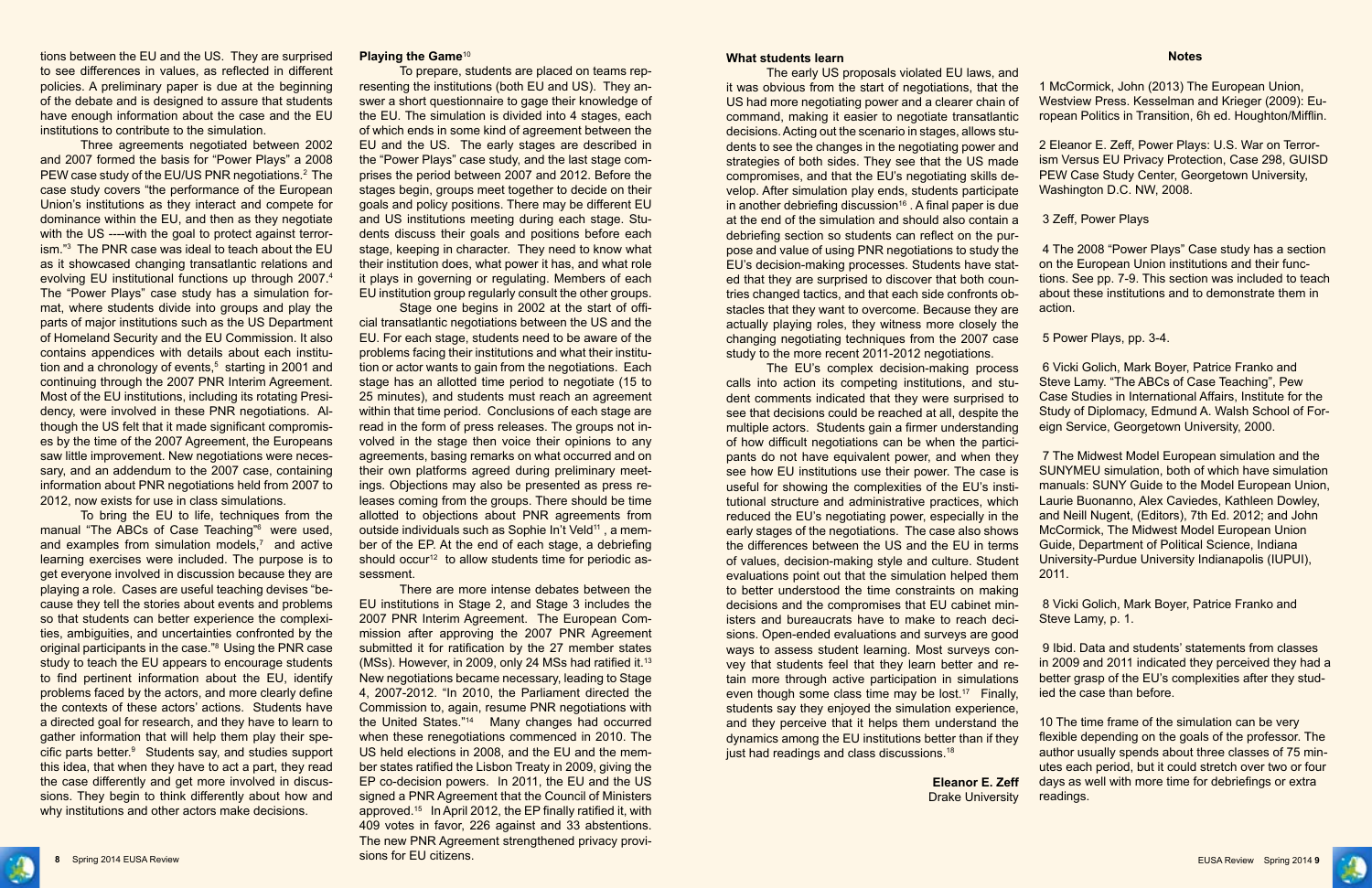



The EUSA Review (ISSN 1535-7031) [formerly the ECSA Review] is published three times yearly by the European Union Studies Association, a membership association and non-profit organization (founded in 1988 as the European Community Studies Association) devoted to the exchange of information and ideas on the European Union. We welcome the submission of scholarly manuscripts.

| Editor:                 | John Occhipinti        |
|-------------------------|------------------------|
| Book Reviews Editor:    | <b>Susanne Schmidt</b> |
| <b>Managing Editor:</b> | Joseph Figliulo        |
|                         |                        |

#### **2013-2015 EUSA Executive Committee**

Michelle Egan, Chair (American University)

Michele Chang, Vice Chair (College of Europe)

**EUSA AFSJ Interest Section Essay 11 Sophia in ´t Veld, Personal Interviews, June 2012** and December 2007. Speeches by Sophia In't Veld may be found on You Tube, see especially 2011 and 2012.

> Alasdair Young, Vice-Chair (Georgia Institute of Technology)

13 With the Irish vote in a referendum and the signature of the Czech President, the EU has begun the process of implementing the Treaty of Lisbon. "That treaty, which entered into force on December 1, 2009, creates new institutions in the European Union, changes voting rules, and changes the allocation of power among European institutions. It will, quite naturally, work a sea change in the operation of the EU, something that Europeans have long anticipated."

> Nicolas Jabko (Johns Hopkins University)

John Occhipinti (Canisius College)

Susanne K. Schmidt (University of Bremen)

Mitchell Smith (University of Oklahoma)

Alberta Sbragia, ex officio member (University of Pittsburgh)

**Immediate Past Chair (2011-2013)**

Amie Kreppel (University of Florida)

European Union Studies 415 Bellefield Hall University of Pittsburgh Pittsburgh, PA 15260 www.eustudies.org

12 See Eleanor E. Zeff, "Negotiation in the European Council: A Model European Union Format for Individual Classes, International Studies Perspectives, 4, 2003, p.272.

14 Paul Rosenzweig "European Union Approves Passenger Name Record Agreement With US — An Era Ends," Friday, April 20, 2012.

15 Europa Press Releases, "Frequently Asked Questions: Passenger Name Record", Reference: MEMO/12/258 Event Date: 19/04/2012

16 E.T. Smith and M.A. Boyer, "Designing Your Own In-Class Simulations, PS: Political Science and Politics 29, 2000. Krain, Matthew, Jeffrey Landis (2006) "Building Knowledge? Evaluating the Effectiveness of Global Problems Summit Simulation," International Studies Perspectives, 7(4).

17 Zeff, 2003. pp. 272-3. This paper included complete student evaluations of simulation experiences. Literature on SoTL indicates students retain more information after participating in simulations.

18 Student comments on a 2011 in-class simulation at Drake University.

**European Governance of Digital Spaces: an Exploratory Analysis of Cyber Security and Cyber Crime Agencies and their Regulatory Potential** *Helena Carrapico Javier Argomaniz*

In recent years, the European Union (EU) has come to view cyber threats and cyber crime as relevant challenges to the completion of its Area of Freedom, Security and Justice (European Union, 2013; Kroes, 2012). Given European societies' increased reliance on borderless and decentralized information technologies, this sector of activity has been identified as an easy target for a variety of very different actors such as organised criminals, hacktivists, state agencies or terrorist networks (Bendiek, 2012). Such analysis has been accompanied by EU calls to step up the fight against unlawful online activities, namely through increased cooperation among law enforcement authorities (both national and extra- communitarian), the approximation of legislations, and public- private partnerships (European Commission, 2012, 2011; Euro-Such impetus reflects both a perceived increase over policy- making (Kelemen, 2005). The literature focusing on the work of these agencies has concluded, firstly, that the formal mandate of agencies tells us very little about their actual autonomy and their day to day policy- making practices (Busuioc et Al. 2011), and, secondly, that the way agencies work and operate is likely to have an effect on various dimensions of governance (Ekelund, 2010). Finally, the literature on accountability has concluded that there is an important tension between the need for democratic accountability and the technocratic way of functioning of agencies, which lacks transparency due to the non- existence of solid frameworks for oversight (Busuioc et Al. 2011). Insights from this literature, however, have only rarely been applied to Justice and Home Affairs (JHA) agencies. As a result, most research on Justice and Home Affairs agencies, such as Europol, Eurojust, Frontex, the EMCDDA, ENISA, and others, has tended to focus on their institutional development, accountability procedures, levels of legitimacy, and operational contribution, rather than their potential capacity to shape policy (Busuioc et Al. 2011; Den Boer &Bruggeman, 2007; Deflem, 2006).

the agencies and political bodies (Majone, 2000, 1997; Dehousse, 1997); (ii) the expansion of agencification is related to a broader liberal trend towards 'regulatory capitalism', whereby agencies are considered to be the most efficient means of governing sectors of activity (Levi- Faur, 2005); and (iii) the growth in agencies can be related to an attempt on the side of the European Commission to indirectly increase its influence

pean Parliament, 2012; Mendez, 2005). in Internet- related risks and the policy expansion of the Area of Freedom, Security and Justice (AFSJ) itself (Rijpma, 2010). As the fastest growing policy field of the European Union in the past 15 years, the Area of Freedom, Security and Justice has increasingly been governed through agencies, whose traditional role has been to support Member States and to facilitate cooperation (Monar, 2006; 2001). Such role however seems to be currently evolving in the direction of a more centralist regulatory approach (Carrapico &Trauner, 2013; Busuioc et Al. 2011; Egeberg&Trondal, 2011; Ekelund, 2010). In other words, EU institutions seek to promote a greater involvement of the agencies in the development and implementation of Justice and Home Affairs policies (European Commission, 2008). The literature on EU regulatory agencies has Bearing this background in mind, this short review wishes to present a set of exploratory findings, which relate to our on-going work exploring the role of EU agencies in the governance of digital spaces based on two case studies: ENISA, the EU's cyber security agency, and the EC3, Europol's cyber crime unit. The project considers the evolution of these agencies' activities in the area of cyber crime and cyber security, their positioning as experts in the field, the possible development of regulatory capacities, and the potential implications from this trend vis-à-vis the evolution of the Area of Freedom, Security and Justice.

been paying attention to these bodies since the end of the 90s (Levi- Faur, 2011). It has mainly focused on two topics:The proliferation of EU-level agencies as a mode of governance (Dehousse, 1997) and the agencies' autonomy and accountability (Busuioc et Al. 2011; Wonka&Ritterberg, 2010). The arguments looking at why the model of agencification has developed so rapidly throughout the EU have so far proposed a number of alternative accounts:(i) EU agencies have been created in order to provide a higher degree of professionalism, neutrality and credibility to the process of policy- making, creating a distance between The case study on the EC3, Europol's cyber crime unit, is based on previous work on Europol's capacity to influence policy-making in the area of organised crime (Carrapico &Trauner, 2013; Parkin, 2012) and on recent fieldwork (Interviews in the Hague, November 2013). The EC3 constitutes the European Union's most recent step in the fight against cyber crime. The new unit is largely a continuation of preexisting structures at Europol, albeitin a centralised form (RAND, 2012). It also reflects Europol's attempt to become more competent in an area that is increas-



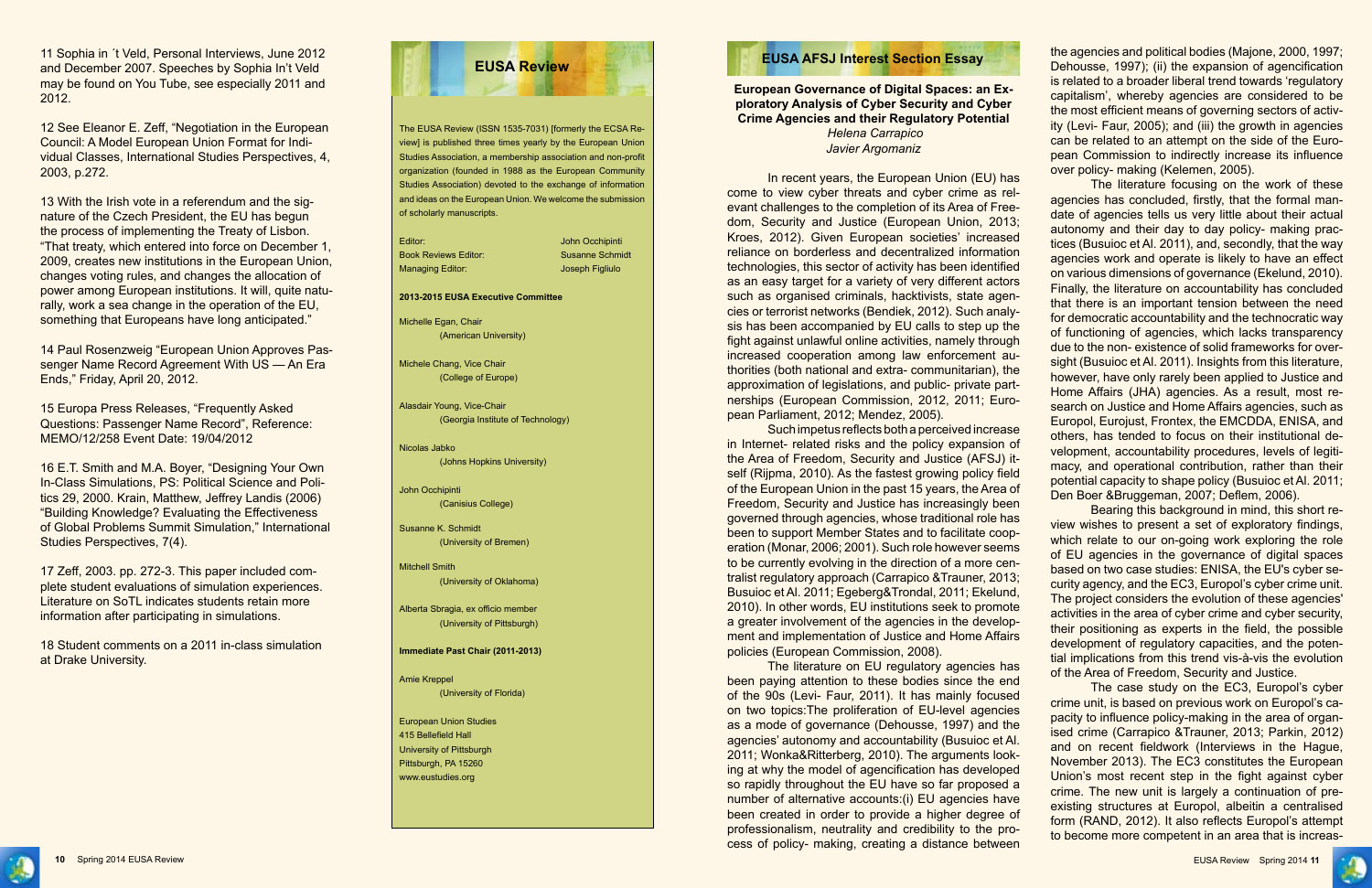

ingly more demanding, thus enhancing the visibility and relevance of the agency for the cybercrime law enforcement community (interview with Europol official, 2013). The EC3's aspiration is to ensure a coordinated response to a specific area of criminality, serve as the European cyber crime information focal point, provide support to Member States in their cyber crime investigations and promote meetings with cyber crime experts (European Commission, 2012).

Although no direct references to policy-making are made in any official document, interviews reveal that there is an explicit ambition to influence policy, in particular by becoming the leading voice for the law enforcement community in cyber crime and by reflecting at EU policy level the on-going national discussions and concerns (interview with Europol official, 2013). Such goals should not come as a surprise given the work already developed by Europol in other areas of activity. Although Europol is officially considered to be a platform for information exchange and for coordination of member states' investigations, it has come to acquire a much more influential role in policy-making than what its legal mandate would suggest (Carrapico &Trauner, 2013). Europol has clearly evolved from the periphery to the core of EU policy-making in the area of organised crime, as illustrated by the growing influence of Europol's Organised Crime reports on EU organised crime policies and initiatives (Council, 2012; Europol 2012). More specifically, the reports went from being perceived as being of marginal interest only, due to the quality of their content and methodology (Van der Heijden, 1996) to being the basis for the EU organised crime policy cycles (Council, 2012). Given the position achieved thus far by Europol, it is expected for the EC3 to follow a similar pattern.

Where the second case-study is concerned, ENISA is the pre-eminent EU body in the field of cyber-security. It is a relatively new player, set up in 2004 by EU Regulation 460/2004 following a European Commission (EC) proposal (European Parliament and Council of the European Union, 2013). The agency, which started its operations in 2005, was established with the aim of improving the level of Network and Information Security (NIS) within the Union and contributing to the development of a NIS culture in Europe. ENISA is, first and foremost, a centre of expertise. It aims to work as a platform to help European and national authorities to exchange and share information, know-how and best practices. Although it sees itself as bridging the gap between policy and operational requirements, ENISA is neither an operational actor nor does it deal with law enforcement.

The most recent mandate gives ENISA five main objectives: to develop and maintain high levels

of expertise, assist EU actors in developing policies, support EU bodies and Member States (MS) in the implementation of NIS policies, strengthen European capabilities and preparedness to prevent, detect and respond to incidents in the cyber-space and, finally, foster public-private partnerships and cooperation (European Parliament and Council of the European Union, 2013).

> All things considered, it is safe to say that the expectation is that ENISA will continue having a rol to play in cyber-security decision-making in the near future. This can be easily gathered from official docu ments: the recent high-profile proposal for an NIS of rective does, for instance, call upon ENISA to wo with the Commission and MS in the development a Union NIS cooperation plan defining cooperation mechanisms to counter risks and cyber-incidents (European Commission, 2013).

So far, ENISA has tended to work more closely with national agencies than European institutions in their most high-profile initiatives, including the coordination of a number of pan-European cyber-security exercises to improve contingency planning and recovery , and the organisation of a series of international conferences on cyber crises cooperation. These are seen within the organisation as important tools for building trust and sharing information.

> A key difference between Europol and ENIS is that, in the former case, the agency has been able to exert policy influence beyond its narrow mandat by making its threat assessments a point of reference Thus, although the EC3 may be a recently formed unit, its potential for policy shaping rests on the post tion already achieved by Europol. In contrast, ENISA mandate included the possibility to participate in decsion-making, but in practice this has never been or of its main priorities until recently.

> The findings of these two case- studies a particularly relevant both for the cyber security polifield and for the Area of Freedom, Security and Ju tice. On their own, they provide an insight into cyber security decision- making and some if its drivers. More interestingly, however, is what these case- studies reveal in terms of the larger on-going trend in the Area Freedom, Security and Justice, where the tradition model of the cooperation agency is slowly being replaced by regulatory policy shaping agencies.

> > **Helena Carrapico, University of Dunde Javier Argomaniz, University of St. Andrey**

| วท<br>n,                                 | Bendiek, A. (2012) "European Cyber Security Policy",                                                                                                                                                                                                                                                                                                                                                                                            |
|------------------------------------------|-------------------------------------------------------------------------------------------------------------------------------------------------------------------------------------------------------------------------------------------------------------------------------------------------------------------------------------------------------------------------------------------------------------------------------------------------|
| at<br>n-                                 | SWP Research Paper, 14.                                                                                                                                                                                                                                                                                                                                                                                                                         |
| :U<br>of                                 | Busuioc, M., Curtin, D. & Groenleer, M. (2011) 'Agency<br>growth between autonomy and accountability: The                                                                                                                                                                                                                                                                                                                                       |
| òА<br>to<br>SS                           | European Police Office as a 'living institution', Journal<br>of European Public Policy, 18(6): 848-867.                                                                                                                                                                                                                                                                                                                                         |
| ١e<br>œ<br>al-<br>m                      | Carrapico, H. and F. Trauner (2013) Europol and<br>Its Influence on EU Policy- Making on Organ-<br>ised Crime: analysing governance dynamics and<br>opportunities, Perspectives on European Politics and<br>Society, 14 (3).                                                                                                                                                                                                                    |
| ٦ė<br>١le<br>ar<br>u-                    | Council of the European Union (2012) Operational<br>Action Plans (2013) related to the EU's priorities for<br>the fights against organised crime between 2011 and                                                                                                                                                                                                                                                                               |
| -it<br>rk                                | 2013, 16038/2/12 REV2, 5 December.                                                                                                                                                                                                                                                                                                                                                                                                              |
| of<br>ρn<br>u-                           | Deflem, M. (2006) 'Europol and the Policing of Inter-<br>national Terrorism: counter- terrorism in a Global per-<br>spective', Justice Quaterly, 23 (3): 336-259.                                                                                                                                                                                                                                                                               |
| šА<br>۱e<br>te<br>e.                     | Dehousse, R. (1997) 'Regulation by Networks in the<br>European Community: the role of European Agencies',<br>Journal of European Public Policy, 4 (2): 246-61.                                                                                                                                                                                                                                                                                  |
| эd<br>si-<br>۷Ŝ<br>ci-                   | Den Boer, M. & W. Bruggemann (2007) Shifting Gear:<br>Europol in the Contemporary Polcing Era, PolitiqueEu-<br>ropéenne, nº23: 77-91.                                                                                                                                                                                                                                                                                                           |
| ٦ė<br>re<br>cу                           | Egeberg, M. & J. Trondal (2011) 'EU- level agencies:<br>new executive centre formation or vehicules for na-<br>tional control?', Journal of European Public Policy, 18<br>$(6)$ : 868-887.                                                                                                                                                                                                                                                      |
| $S-$<br>er<br>re<br>e-<br>of<br>al<br>e- | Ekelund, H. (2010) The Agencification of Europe: ex-<br>plaining the establishment of European Community<br>Agencies, Thesis submitted to the University of Not-<br>tingham for the degree of Doctor of Philosiphy, July.<br>ENISA (2013) Cybersecurity cooperation. Defending<br>the digital frontline, p. iv. Available at:https://www.eni-<br>sa.europa.eu/media/key-documents/cybersecurity-<br>cooperation-defending-the-digital-frontline |
| эе<br>VS                                 | European Commission (2013) Proposal for a directive<br>[] concerning measures to ensure a high common<br>level of network and information security across the<br>Union. 7 February, COM(2013) 48 final.                                                                                                                                                                                                                                         |
|                                          | European Commission (2012) Communication from<br>the Commission to the Council and the European Par-<br>liament on Tackling Crime in our Digital Age: establish-                                                                                                                                                                                                                                                                                |

Before addressing whether the Agency has fulfilled a regulatory role, it must be noted that ENISA's original 2004 mandate does in fact task the agency with helping the Commission in drafting Community legislation. Hence, Article 2 declares that one of the goals of the agency is to 'assist the Commission, where called upon, in the technical preparatory work for updating and developing Community legislation in the field of network and information security' (European Parliament and Council of the European Union, 2004). So in actual fact, being a 'policy shaper' is a role that ENISA was expected to play from its conception. However, the Agency had other priorities during its first few years, mainly awareness raising, the promotion of best practices and the establishment of networks of expertise in member states (Voudouris, 2005).Indeed one of the stated reasons behind the 2013mandate amendment was tobetter align the agency to the Union's regulatory processes and enhance its capacity to provide MS and European institutions with assistance and advice (European Commission, 2010).So there seems to be a clear interest from ENISA's stakeholders to, not only provide it with more resources to solidify their position in the cyber-security arena, but also to formally invite the agency to have a stronger say on European cyber-security policies.

ENISA has willingly assimilated this policy entrepreneurship role. It has formally recognised that, the new mandate 'foresees a more proactive role' for the organisation in supporting the development of policy and legislation in this field (ENISA, 2013).

We must note that the drive to incorporate ENI-SA into the Union's policy and regulatory process had already started before the 2013 reforms. The 2010 Commission proposal already highlighted some of these trends. It described how the Council had already started addressing ENISA directly in Resolutions and

how the EP and the Council had assigned NIS-related tasks to the Agency in the regulatory framework on electronic communications (European Commission 2010). ENISA had also presented policy positions EP Committees and participated in High Level Pan els and Working groups with representatives of E institutions. In fact, the very same year the director the agency confirmed that one clear way for ENIS to deliver added value was to provide quidance the European Commission in the legislative proces (UK House of Lords, 2010). Therefore, although the enhancing of its mandate allowed the agency to be better prepared to act as a policy-shaper, there was a ready existing evidence of ENISA's capacity to infor decisions in the cyber-security arena.

#### **Bibliography**

ing a European Cybercrime Center, COM (2012) 140

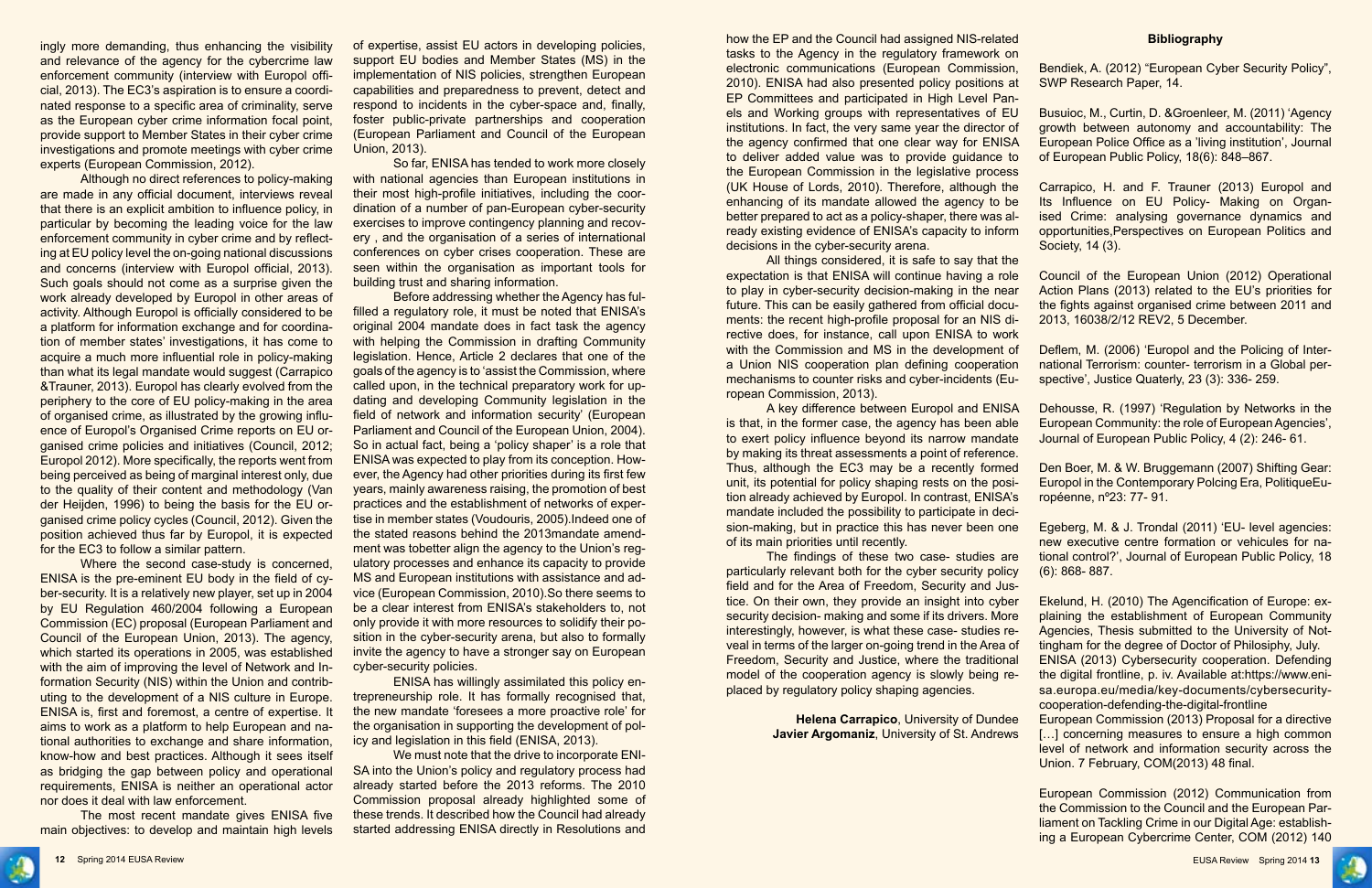#### final, 28th March.

European Commission (2011) Communication from the Commission to the European Parliament, the Council, the European Economic and Social Committee and the Committee of the Regions on Critical Information Infrastructure Protection 'Achievements and next steps: towards global cyber-security', COM (2011) 163 final.

European Commission (2010) Proposal for a regulation […] Concerning the European Network and Information Security Agency (ENISA), 30 September, COM(2010)521 final.

European Commission (2008), Communication from the Commission to the European Parliament and the Council. European agencies – The way forward, 11 March, COM(2008) 135 final.

European Parliament (2012) Fighting Cyber Crime and Protecting Privacy in the Cloud, European Parliament, Directorate-General for Internal Policies, Policy Department C, Citizen's Rights and Constitutional Affairs, October.

European Parliament and Council of the European Union (2004) Regulation No 460/2004 […] of 10 March 2004 establishing the European Network and Information Security Agency.13 March, Official Journal of the European Union L 77/ 1.

European Union (2013) Cyber-security Strategy of the European Union: An Open, Safe and Secure Cyberspace,JOIN(2013)1final, Brussels, 7 February 2013.

Europol (2012) (S)OCTA, Powerpoint presentation by Michel Quillé, Deputy Director of Europol, 3 April.

Kelemen, D.R. (2005). 'The Politics of Eurocracy: Building a New European State?', in N. Jabko and C. Parsons (eds.), With US or Against US? European Trends in American Perspective. Oxford: Oxford University Press, 173–89.

Kroes, Neelie (2012) Securing our Cyber-world, Speech. Top Level Conference on Cyber Security of Industrial Control Systems and Smart Grids/Amsterdam, 16 October.

Levi- Faur, D. (2011) 'Regulatory Networks and Regulatory Agencification: towards a Single European Regulatory Space', Journal of European Public Policy, 18 (6): 810- 829.

Majone, G. (2000). 'The Credibility Crisis of Community Regulation', Journal of Common Market Studies, 38, 273–302.

Majone, G. (1997). 'The New European Agencies: Regulation by Information', Journal of European Public Policy, 4, 252–75.

Mendez, F. (2005) 'The European Union and Cybercrime: insights from comparative federalism', Journal of European Public Policy, 12: 3, June. Monar, J. (2006) Specific Factors, Typology and Development Trends in Modes of Governance in the EU JHADomain (New Gov Project, Strasbourg, 2006), 19, available at:http://www.eu-newgov.org/database/DE-LIV/D01D17\_Emergence\_NMG\_in\_JHA.pdf Monar, J. (2001) 'The Dynamics of Justice and Home Affairs: laboratories, driving factors and costs', Journal of Common Market Studies, 39 (4): 747- 764.

Parkin, J. (2012) EU Home Affairs Agencies and the Construction of EU Internal Security, CEPS Paper in Liberty and Security in Europe, nº53, December.

RAND (2012) Feasibility Study for a European Cybercrime Centre, Final Report.

> b) There is no a single voice, neither a common strategy on drugs in Latin America and the Caribbean. Despite efforts to implement a regional drug strategy, joint policies have not been implemented (Gratius, 2012). Some countries have chosen to focus on prevention and decriminalization (for example Uruguay with cannabis), although others privileged the traditional punitive approach (Mexico).

Rijpma J. (2010) Justice and Home Affairs Agencies: governing the Area of Freedom, Security and Justice after Lisbon. Paper presented at the ECPR Fifth Pan-European Conference, Porto 24- 26 June 2010.

UK House of Lords (2010) Protecting Europe against large-scale cyber-attacks. London: TSO: 30.

Van der Heijden, T. (1996) Measuring organized crime in Western Europe, in: M. Pagon (Ed.) Policing in Central and Eastern Europe: Comparing First hand knowledge with experience from the west (Slovenia: College of Police and Security Studies).

Voudouris K (2005) The European Networks and Information Security Agency – ENISA.ICS'05 Proceedings of the 9th WSEAS International Conference on Systems, Article No. 27. Available online at: http://www. wseas.us/e-library/conferences/2005athens/cscc/papers/497-224.pdf

Wonka, A. & B. Rittberger (2010) 'Credibility, Complexity and Uncertainty: explaining the institutional independence of 29 EU agencies', West European Politics, 33 (4): 730- 752.

#### **Drug Policies in the EU and Latin America Relationship** *Alejandro Chanona*

Cooperation against drug trafficking and consumption has been gradually incorporated into the European Union (UE)-Latin America and the Caribbean (LAC) agenda since the mid-1990s. In contrast with traditional views such as the so-called "war on drugs", which has focused on combating production and emphasizing drug interdiction, the EU-LAC cooperation considers illegal drugs as a social and security problem that requires a comprehensive policy response.

From the Action Plan of Panama (1999) to the Cooperation Program between Latin America and the European Union on Drugs Policies (COPOLAD) (2009), bi-regional cooperation has been based on the principles of shared responsibility for reducing both supply and demand. According with this vision, the priority areas of cooperation includes: 1) demand reduction; 2) technical assistance on capacity-building (police, customs, judicial action); 3) maritime cooperation; 4) money laundering, 5) "drug precursor" (precursor chemicals) control; and 6) funding alternative development projects, specially in the Andean region. Yet, bi-regional cooperation faces different constraints:

a) The impact and the perceptions of drug trafficking are very different in both regions: while in an important number of Latin American countries, drug trafficking is a national security concern (for example Mexico, Colombia, Brazil, Guatemala, El Salvador, Honduras, Peru), for EU members, drugs problem is related to public health and public security.

c) Changing nature of drug trafficking from LAC in Europe. Cocaine consumption in Europe doubled between 1998 and 2008 and Europe accounted for 24% of all cocaine users worldwide



### **EUSA EU-Latin America Interest Section**

in 2011 (UNODC, 2013). Spain and Portugal are the main point of entry for cocaine into Europe, followed by the ports of Belgium and the Netherlands. (EMCDDA, 2013). This situation explains why the EU has been prioritizing sub-regional and bilateral cooperation programs with Andean countries (Colombia, Peru and Bolivia as the cocaine producers).

d) The limited resources allocated to the biregional projects.

#### **The European Model: Harm Reduction**

Around 14.5 million people are taking -or have at some time taken-cocaine; 11.4 million for ecstasy and 77 million cannabis (Trautmann, 2013). Currently, the main concern is the increasing use of synthetic drugs and the so-called "new psychoactive substances". It is also important to note that, during recent years, the region has become a producer for cannabis and synthetic drugs.

The main responsibilities for drug policy and implementation remain at national level, however, the EU has been coordinating drug trafficking policy for 20 years in order to create a common framework that gives coherence to national strategies and encourage regional cooperation. According to the European Commission, "illicit drugs are a major threat to the health and safety of individuals and societies in the EU" (European Commission, 2011). Therefore, for the EU members' drug trafficking and consumption are related to public security (health and well-being). In 2003, the EU adopted "harm reduction" as a common principle for the drafting of the EU drugs strategy for the period 2005-2012, which was adopted in December 2004. The result is that national strategies are increasingly oriented around this model prevention, medical treatment and partial decriminalisation of drug use (Gratius, 2012).

Hence, the European drugs policy aims to take a "balanced, integrated approach to the drugs problem" (European Commission, 2011). The European Council has identified two general aims in regard to drugs: 1) Complementing national actions in preventing and reducing drug use (in order to contribute to the attainment of a high level of health protection and well-being); 2) taking action against drugs production, cross-border trafficking and diversion of precursors. The EU Drugs Strategy 2013-2020 is structured around those policy areas, and three crosscutting themes: 1) coordination (Police cooperation and coordination within EU, improving Europol capacities and border controls in the framework of the European

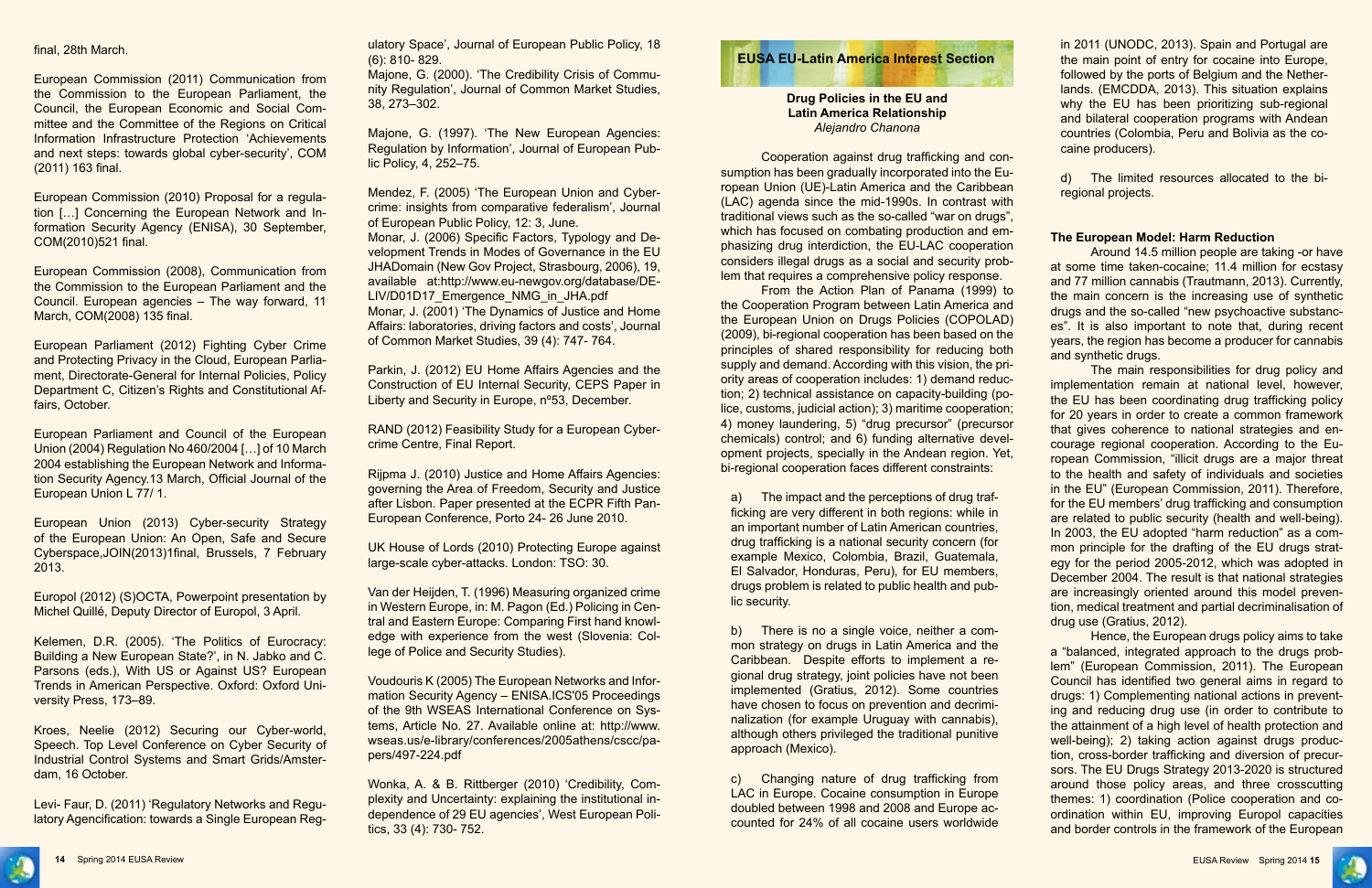

Area of Freedom, Security and Justice); 2) international cooperation (identifying European Neighbourhood Countries as priority and the need to address old and emerging trafficking routes such as West Africa); 3) research, information, monitoring and evaluation (trough the European Monitoring Centre for Drugs and Drug Addiction –EMCDDA-) (EU, 2013).

Even the main approach adopted in the region for reducing demand is the harm reduction model, member states still have different opinions about drug policy and priorities, and there are still gaps in the antinarcotics actions, specially among countries such as Italy, Spain and some eastern European countries, where criminal groups are more active. These differences make it difficult for the EU to adopt common positions in international bodies and in discussions with third parties, including Latin America. (Gratius, 2012).

#### **Latin America War on Drugs**

An assessment of the "war on drugs" in Latin America shows its limits: between 1999 and 2010, coca leaf and cocaine production decreased by 50% in Colombia, but has increased in Peru and Bolivia (during the same period the land used for drug cultivation practically double in Peru); there has been a worrying increase in cocaine consumption in South America, especially in Brazil (the annual prevalence of cocaine use among college students stood at 3% and among the general population 1.75%) followed by Argentina and Chile; and drug trafficking is one of the main factors behind increased criminal violence in the region, particularly in Central America, Mexico, Venezuela, Brazil and Colombia. With figures of 100,000 murders per year, Latin America is the most insecure region in the world. (UNDOC 2013, UNDP, 2013).

The complex problem of drug trafficking in Latin America has generated a variety of responses at national, sub-regional and hemispheric levels. It is important to note that in all cases, the need to promote comprehensive policies to combat this threat is recognized, but historically governments have privileged the traditional model of combat through the use of force. For many countries in the region, drug trafficking is the main threat to national security and the armed forces have been incorporated into a variety of activities in the war on drugs: border enforcement, interdiction activities, arrest of criminal leaders and public security. With their respective differences, Colombia, Mexico, Guatemala, Honduras, Peru, Brazil and Colombia are examples of these policies. For other countries, like Chile or Uruguay, the drugs problem remains on the agenda of public security. Even, the Uruguayan Government has gone beyond to decriminalize cannabis, regulating their production and trade.

As noted before, since the Action Plan of Panama (1999) both regions have been working in key areas of cooperation.However, when we analyse the UE-LAC cooperation programs on drugs during last decade, we can identify the pre-eminence of programmes with the Andean and the Caribbean countries, over the bi-regional ones. For example: 1) the special trade preferences to Andean and Central American countries under the "GSP-Drugs scheme"; 2) sub-regional programs, such as the Program for Combating Illegal Drugs in the Andean Community (PRADICAN), founding with 2.5 million  $\epsilon$ ; and DROSI-CAN with 3.23 million  $\epsilon$  to struggle synthetic drugs; 3) the alternative development projects in Bolivia (such as PRAEDAC, PRODEVAT and APEMIN I and II, that in total reached 37 million €) Peru (PALCAZU, with 22.6 million  $€$ , and the Alternative Development and

State Modernization Programme, with 10 million  $\epsilon$ ) and Colombia (that has received around 126 million  $\epsilon$  for peace laboratories and regional development) (Gratius, 2012 & EEAS 2014).

At hemispheric level, since the 1980s Latin American countries have promoted regional cooperation against drug trafficking in the framework of the Organization of American States. The first initiatives were intended to create multilateral mechanisms against U.S. unilateral policies, such as the famous "counter-narcotics certification". In particular, emphasis was on the shared responsibility principle and promote regional counter-narcotics cooperation. The establishment of the Inter-American Drug Abuse Control Commission (CICAD) in 1986, the approved of the first Anti-Drug Strategy in the Hemisphere in 1996 and the creation of the Multilateral Evaluation Mechanism in 1998 responded to this logic (Chanona, 2011).

The principle of share responsibility, the promotion of multilateral cooperation and the commitment to adopt comprehensive policies against drug trafficking, are common elements of the Hemispheric Plan of Action against Transnational Organized Crime (2006); the Hemispheric Drug Strategy (2010) and the Hemispheric Plan of Action on Drugs 2011-2015 (2011). Nevertheless, until now the hemispheric cooperation against drug trafficking and consume has its limits, there is still a lack of mechanism of coordination and sub-regional initiatives have been playing a more important role against organized crime.

#### **Bi-regional cooperation**

Latin America and the European Union share values and principles that are the core of the bi-regional partnership. On the issue of illicit drugs, both regions agreed that fighting against drug trafficking and consumption requires international cooperation and comprehensive policies. For Latin America, the partnership with the EU on illicit drug issues is particularly relevant, facing their strong relationship with the United States.

There are only two programs at UE-LAC biregional level: PRELAC, with 2.5 million €, and CO-POLAD, established in 2009 and funding just with 6 million €. In fact, we can sustain that, more than a specific program COPOLAD is a broad framework for cooperation and coordination. Following the idea to promote an inclusive anti-drug strategy, COPOLAD has four components: 1) consolidation of the EU-LAC coordination and cooperation mechanism on drugs; 2) consolidation of the national drugs observatories; 3) capacity-building in the reduction of demand (prevention, treatment, rehabilitation and harm reduction) and 4) capacity-building in the reduction of supply (law enforcement and alternative development).

Thus, although in the discourse the EU identifies LAC as "strategic partners" against drug trafficking, insists on the importance of strengthening bi-regional cooperation and promote comprehensive policies against illicit drugs; reality shows that the Europeans prefer sub-regional and bilateral agreements and programs, centred in controlling cocaine and synthetic drugs production and trafficking. In a study for the European Parliament, Susanne Gratius (2012) revealed, that most of the EU projects in LAC are designed to reduce drugs supply. According to her data 102 out of 135, are focused on reducing supply, whereas only 22 are focused on reducing demand.

In a context which anti-drug policies are being evaluated all around the world, the European model of "harm reduction" remains a benchmark for Latin America and the Caribbean. Furthermore, the EU-LAC partnership could contribute to outline a new global drug policy. Though, any initiative would also need close coordination and cooperation with the United States.

It is also important to considerate that, beyond good will, the bi-regional cooperation on drugs faces "new" limits. The situation in many Latin American countries forces to delay the implementation of a broader strategy, so the European model could only "complement" the current policies in areas like citizen security. At this stage, the EU is in a period of limited resources and the priorities has changed: the new concern is the increasing consumes of synthetic and "new psychoactive substances", as a consequence the European neighbourhood area has become a priority for EU international cooperation on struggling against drugs.

#### **References**

Chanona, Alejandro (2011), "Regional security governance in the Americas: the Organization of American States", in: Kirchner & Dominguez (eds.) The Security Governance of Regional Organizations, Routledge, UK. EMCDDA (2013) European Drug Report, Trends and Development, European Union, Luxemburg. European Commission (2011), Towards a stronger European response to drugs, Communication from the Commission to the European Parliament and the Council, COM(2011) 689/2, Brussels. European External Action Service (EEAS), (2014) The contribution of the EU to the implementation of the Panama action plan on drugs, Webpage http://eeas. europa.eu/drugs/cocaine\_en.htm European Union (2012), EU Drug Strategy, Official Journal of the European Union, 29.12.2012, Brussels. Gratius, Susanne (2012), Europe and Latin America: Combating Drugs and Drug Trafficking, European Parliament, Brussels. Hakim, Peter & Kimberly Covington (2013), "Latin America's War on Drug Policy", Política Externa, June 21, 2013. Available in Inter American Dialogue web page http://www.thedialogue.org/page. cfm?pageID=32&pubID=3337 UNDP (2013), Human Development Report for Latin America 2013-2014 "Citizen Security with a Human Face: evidence and proposals for Latin America", UNDP, New York. UNODC (2013), World Drug Report 2013, UNODC, New York. Trautmann F., Kilmer B. & Turnbull P. (eds.) (2013) Further insights into aspects of the EU illicit drugs market: summaries and key findings, European Commission, Luxemburg.



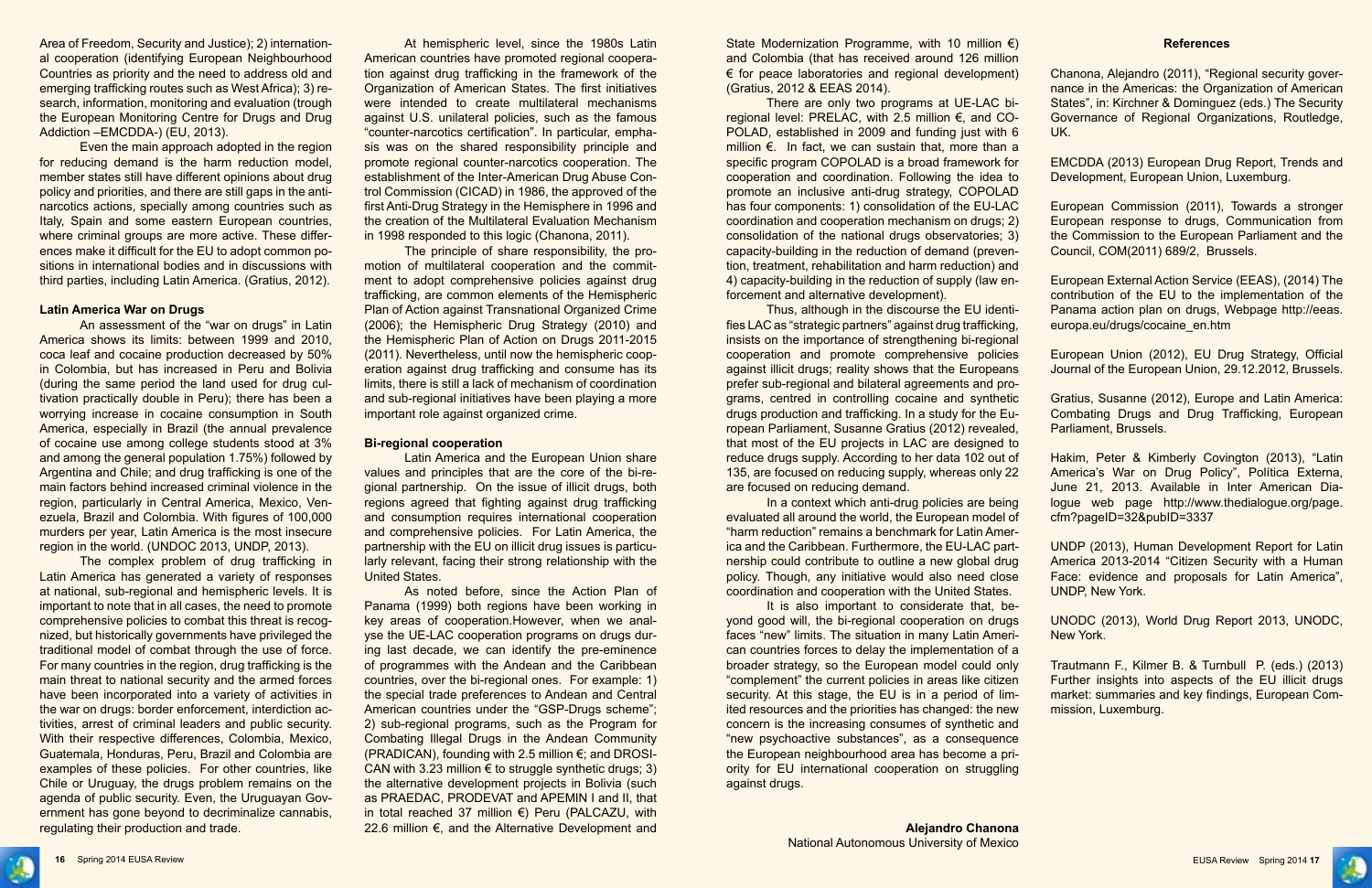### **EUSA EU and the Developing World Interest Section Essay**

#### **Aid Effectiveness Meets Domestic Politics – the Case of the EU's Budget Support Policy** *Svea Koch*

The EU's ability to formulate well-coordinated and coherent positions and policies is considered a key prerequisite for its effectiveness on the global stage. However, regarding most of the EU's external policies, and in particular the non-communitised policies, the EU faces the continuous struggle of achieving internal consensus and coordination among member states and EU institutions without losing sight of the effective external representation and impact of the EU. This is also true for development policy, for which the level of internal coordination between 28 bilateral policies plus the aid programme of the European Commission (EC) is often considered insufficient. Greater internal cohesiveness, however, is required in order for the EU to remain a relevant and effective actor in development, in particular against the background of geopolitical and economic power shifts that decrease – or at least challenge – the EU's potential influence (Koch 2012). In this context, the degree of convergence between the preferences of the EU's member states and the EU's institutions has been highlighted as key for the EU's actorness (Carbone 2013). More recently, scholars have also started to adopt a liberal foreign policy perspective to explain how the preferences of member states are determined by domestic political dynamics that hinder or support aid coordination. This article uses the case of the EU's budget support policy – one of the most prominent aid instruments – to show, firstly, how different preferences within the EU have led to severe coordination problems and, secondly, how effectiveness concerns have fallen prey to domestic politics and internal conflicts among member states and the EC.

During the last decade, budget support – that is, the direct transfer of aid resources to a developing country's treasury – has become a very popular, yet contested aid instrument. It originated as a result of critiques of traditional forms of foreign aid, which was disbursed mostly through projects. Over 40 years of experience revealed severe flaws of project aid and showed that it was too fragmented, creating par¬allel structures and high transaction costs for national administrations in developing countries, without having a substantial impact on development. The 2005 'Paris Declaration on Aid Effectiveness' thus aimed at setting new principles for the provision of foreign aid. According to these principles, it was expected of donors to respect recipient countries' ownership over their own policies, to align with the recipients' development objectives, to use recipient countries' own administrative systems for channelling aid, and to better harmonise and coordinate donor aid interventions. Budget support has been considered most apt to implement these principles and to make aid more effective.

From the outset, the EC was among the most dedicated supporters of budget support in the EU and considered it to be "the most effective instrument in development" (EC 2008, 3) as well as a suitable means to finance partner countries' national development plans. The perception of budget support as an innovative and effective aid instrument was, however, not shared uniformly by European governments and aid bureaucracies. Sceptics as well as the wider public quickly denounced it as a "blank cheque to corrupt regimes" and as an instrument that bears high political and fiduciary risks. Over time, these different perceptions led to severe tensions. It became obvious that, within the EU, different preferences prevailed with regards to when and how to provide budget support. Some bilateral donors were very cautious and selective from the beginning (e.g. Germany) and highlighted the need to tie budget support to political governance issues – an approach the EC initially resisted. Others (e.g. the Netherlands and the United Kingdom) were strong supporters in the beginning, but they gradually reduced their use of the instrument and started to attach stricter political conditionalities to budget support. In particular, these differences in policy became apparent during times of political crises in developing countries. Some European donors suspended budget support as a political signal to the recipient country as well as to the European donor's domestic constituencies (e.g. Molenaers 2012).

The EC and individual member states, however, failed to coordinate a joint EU response in most cases, and thus sent largely inconsistent signals to developing country governments. First, EU donors could not agree on the appropriateness of using budget support to exercise political pressure. In many instances, the EC did not react in a similar fashion and continued to emphasize the aid effectiveness and the function of financing for poverty reduction over more political concerns. Moreover, as has been documented by several case study analyses (e.g. Faust / Schmitt / Leiderer 2010), even those member states that were in favour of withdrawing budget support in times of political upheavals reserved the right to act individually, often resulting in them not coordinating their actions sufficiently with other member states. The different preferences for budget support – and in particular toRecent analysis of budget support provision of Communications outlining a new direction for EU development policy. Throughout the new policy, there is a very strong emphasis on the need to link budget support more strongly to political issues and to provide it more selectively. As with some member states, the EC now considers budget support to be not merely an effective financing instrument for poverty reduction and improving the recipient country's public financial management systems; budget support is now explicitly more political and considered to reflect trust in the political leadership of the country.

Most importantly, these preferences not only have shaped individual donor policies but also impacted on the EC's budget support policy. Development policy is a shared competency in the EU, and member states focus mainly on how they can influence the EC according to their own preferences and priorities rather than promoting joint European approaches that accept influence from Brussels over individual domestic development policies. Recent analysis has shown that, if preferences of member states are largely homogenous, or if powerful coalitions are formed among members, the EC's policies tend to follow national interests rather than its own programmatic goals (Schneider / Tobin 2013). This is also apparent in the case of budget support, in which a large number of member states raised an increasing number of concerns and exercised pressure on the EC to change its policy. On 13 October 2011, the EC published its revised budget support policy and introduced a number of important changes as part of a larger package



wards the perceived risks of the instrument – thus led to highly uncoordinated actions by the EU. shows that these different preferences and degrees of risk-averseness are not just randomly distributed among European donors but driven by at least three key factors of the domestic political context within European donor countries: (i) partisan politics, (ii) the economic context and (iii) bureaucratic interests (Faust / Koch 2014). Differences in party ideology are significant in determining how sceptical or supportive European donors are towards budget support. The more conservative and right-wing a government is, the less budget support it disburses. This is also in line with findings from public opinion research that shows that conservative constituencies are more sceptical about the waste of foreign aid due to corruption in developing countries (Bauhr / Charron / Nasiritousi 2013). In addition, budget support suffers most in times of economic crisis, as it is less visible and considered to be more risky than other aid modalities. The case studies of Germany and the United Kingdom furthermore suggest that the institutional set-up of a donor's foreign aid system impacts on its preferences for budget support. In Germany, powerful implementing agencies of technical cooperation opposed the provision of budget support, whereas in the United Kingdom no such opposition existed, which made it easier for the government to disburse increasing amounts of foreign aid as budget support (Faust / Koch 2014). The analysis thus shows how political factors within donor countries shape donors' preferences and the provision of particular aid instruments and undermine efforts for better aid coordination. This is not to say that being more sensitive to political issues when providing budget support is wrong, as such. But it clearly comes at the expense of aid effectiveness concerns that have so far led the Commission's policy. Several independent evaluations showed that budget support tended to provide satisfactory development results, in particular with regards to developing country government's spending on social sectors and the improvement of their public financial management systems (see e.g. Caputo / de Kemp / Lawson 2011). These evaluation results, however, did not influence actual policy-making, which relied more heavily on domestic political considerations and the uneasiness of politicians in defending a potentially more effective aid instrument against the concerns of their core constituents. As outlined above, these national interests were apparent in a number of influential member states, leaving little room for the EC to follow its own original programmatic choice. The case of budget support is not only interesting from a development policy perspective, but also relevant for wider discussions on the EU's external relations, as it shows how the external effectiveness of

the EU can easily be undermined if domestic political and bureaucratic considerations and interests are at stake. A major stumbling block for internal EU coordination thus not only consists of structural or technical impediments – due to, for example, the sheer size of the EU or the sometimes cumbersome procedures – but mainly of political motivations and preferences. As long as the EC continues to have only very limited power over coordinating member states' policies (rather than the member states dictating the EC's policy), it is unlikely that effectiveness concerns will become the guiding principle for the EU's external policies.

**Svea Koch**, German Development Institute

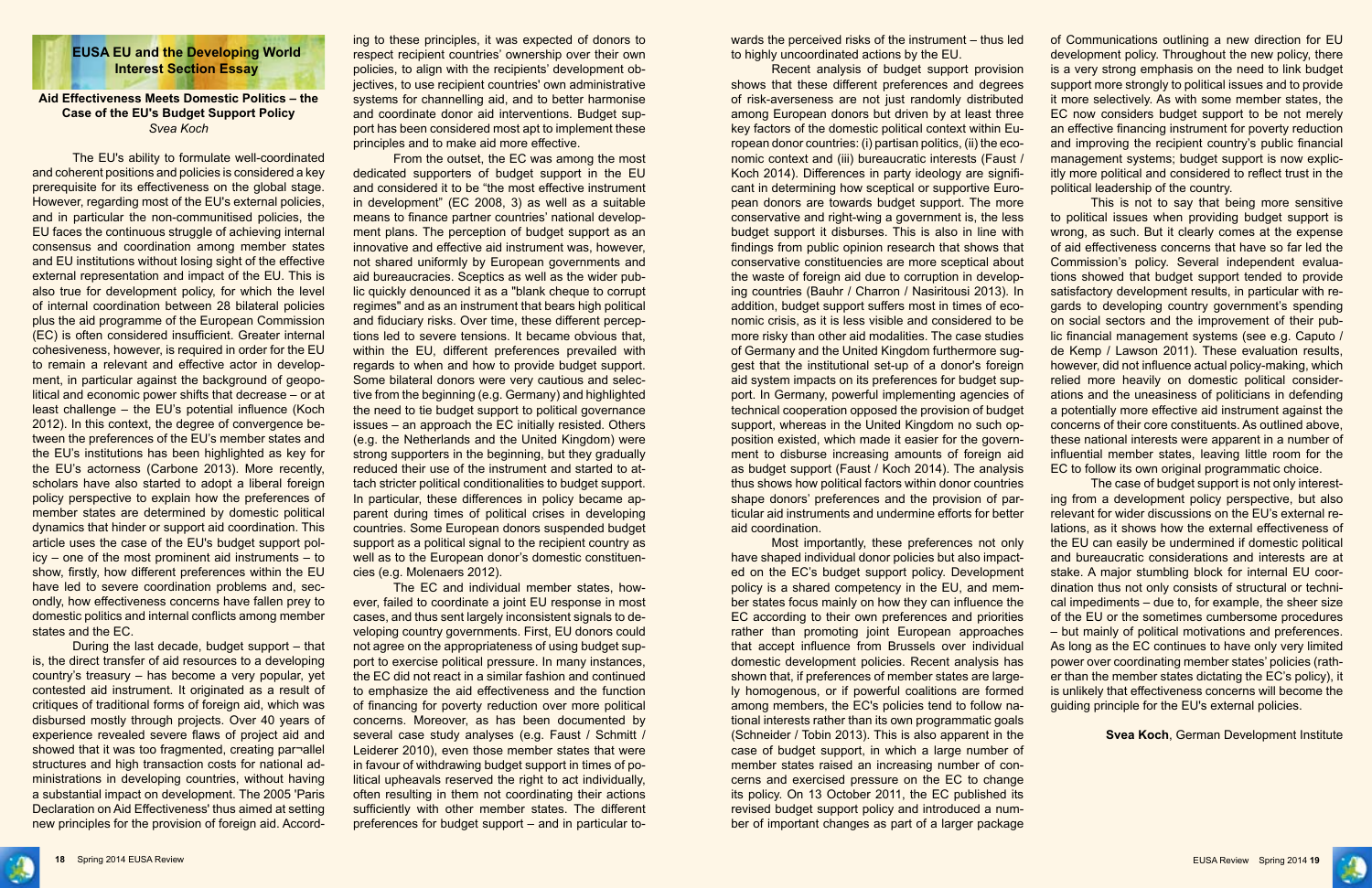

*EUSA members interested in reviewing recent EU-related books, please fill out the form for potential reviewers located on our website-www. eustudies.org.*

*Publishers should send a review copy of books directly to the EUSA office, 415 Bellefield Hall, University of Pittsburgh, Pittsburgh, PA 15206, USA*





case demonstrates how people can express and even expand their citizenship across several layers of transnational political spaces. Her historical account of how citizenship can be created by the people themselves, offers invaluable inspiration for the potential development of EU citizenship in our present days. Sheryl Lightfoot's chapter on citizenship rights of Indigenous Peoples in Canada and the USA offers another brilliant illustration of the book's central proposition that citizenship cannot and should not be viewed as a unitary construction that operates only at the national level. The various Indigenous citizenship models also show that EU citizenship is not an exceptional or novel concept different from any historical precedents.

The volume is edited by Willem Maas, a scholar famous for his work on EU citizenship. One can readily agree with his claim that EU citizenship is the most exciting case of multilevel citizenship in the contemporary world. The different chapters of the book approach citizenship from an innovative perspective and offer a lot of food for thought for EU citizenship scholars. It is perhaps unfortunate that the different to spark some exciting literature on the subject.

chapters do not address the consequences for EU citizenship more explicitly, although such would presumably have resulted in a wholly different book. In any event, the volume is highly recommended literature for anyone studying EU citizenship and can be expected **Nathan Cambien** University of Leuven **DeBardeleben, Joan** and **Crina Viju** (eds.). *Economic Crisis in Europe: What It Means for the EU and Russia*. New York: Palgrave Macmillan, 2013. Economic Crisis in Europe explains how the financial crisis moved from an economic crisis to a polit-

ical crisis, and how it affected the various regions within Europe and Russia. The interdisciplinary approach appeals to economists and to political scientists. The editors' deep knowledge of the region is evident in the expert scholars and relevant articles that they have

assembled in this volume. This review discusses aspects of the economic crisis and its relationship to politics in the EU, Central and Eastern European (CEE) countries in particular, and Russia. Giving thorough attention to the new Member State post-communist countries and Russia, this volume assesses the crises at multiple levels: national, EU, and broader regional. The interplay of economics and politics at these levels affects the impacts of the crisis in the near-term and the long-term.

This timely book provides the wisdom of hindsight, taking into account the events that transpired in three phases from 2007 to 2012. The crisis that began in the U.S. in the real estate sector in 2007 had fully taken hold in Europe after the collapse of financial markets in the autumn of 2008. In the first phase of the crisis, governments responded to falling economic growth with liquidity and stimulus programs throughout 2009. These measures entrenched national debts, as countries struggled to foster upward growth in the face of rising unemployment. In the second phase, the European Financial Stability Facility (EFSF) was established in early 2010 and countries continued to use monetary policy to stimulate lending and economic development. The third phase entered in full with the sovereign debt crises in the Mediterranean countries and Ireland. This resulted in the downgrading of public debt in 2011, as countries continued to struggle with economic growth in times of budget austerity. By 2011 surveys from most countries indicated declining levels of trust in EU institutions, and, as the chapter by Lawrence LeDuc and Jon H. Pammett explains, national elections that year favored the challengers ousting incumbents from power.

In Part I "The Economic Crisis in the European Union," there is analysis of how the EU has dealt with the democratic deficit, the future of the project for regional integration, the European Monetary Union (EMU), and the potential for fiscal union. Impacts of the crisis have been felt not only by increasing debt levels, but also by banking regulations as part of the new EU institutional governance provided by the Treaty on Stability, Coordination and Governance signed by 25 Member States in June 2012. There have been varying effects from the crisis on debt, budget, and employment policies across the region of Europe and Russia.

In Part II "The EU's Global Role and International Institutions," there are three policy areas that receive close attention. They each have a dedicated chapter on the topics international trade, climate sustainability, and the role of the International Monetary Fund (IMF). Crina Viju and William A. Kerr assess the mechanisms of the common trade policy in the EU that have contributed to the weakness of protection-

#### **Bibliography**

Bauhr, Monika / Charron, Nicholas / Nasiritousi, Naghmeh (2013): Does Corruption Cause Aid Fatigue? Public Opinion and the Aid-Corruption Paradox. International Studies Quarterly, vol. 57, no. 3 (2013), 568- 679

Caputo, Enzo / de Kemp, Anthony / Lawson, Andrew (2011): Assessing the Impacts of Budget Support. Case Studies in Mali, Tunisia and Zambia. Paris: OECD / DAC: Evaluation Insights, No. 2 (November 2011)

Carbone, Maurizio (2013): Between EU Actorness and Aid Effectiveness: The Logics of EU Aid to Sub-Saharan Africa. International Relations September, vol. 27, no. 3 (2013), 341-355

European Commission (2008): Budget Support. 'A Question of Mutual Trust'. Brussels: European Commission

Faust, Jörg / Koch, Svea (2014): Foreign Aid and the Domestic Politics of European Budget Support, Bonn: DIE Discussion Paper (forthcoming), 2014

Faust, Jörg / Schmitt, Johannes/ Leiderer, Stefan (2010): Financing Poverty Alleviation vs. Promoting Democracy? Multi-Donor Budget Support in Zambia. Democratization, vol. 19, no. 3 (June 2012), 438-464

Koch, Svea (2012): From Poverty Reduction to Mutual Interests? The Debate on Differentiation in EU Development Policy, Bonn: DIE Discussion Paper 13/2012

Molenaers, Nadia (2012): The Great Divide? Donor Perceptions of Budget Support, Eligibility and Policy Dialogue. Third World Quarterly, vol. 33, no. 5 (2012)

Schneider, Christina / Tobin, Jennifer (2013): Interest Coalitions and Multilateral Aid Allocation in the European Union, International Studies Quarterly, vol. 57, no. 1. (March 2013), 103-114

**Maas, Willem** (ed.). *Multilevel Citizenship*. Philadelphia: University of Pennsylvania Press, 2013.

EU citizenship is often described as an "odd animal", a sui generis kind of citizenship that is incomparable with any other forms of citizenship. Some authors even take the view that EU citizenship is doomed to fail, precisely because it is not a homogeneous and unitary legal status conferred by a sovereign state, unlike other citizenship concepts. This compelling volume challenges the traditional view on citizenship and aptly demonstrates that varieties of multilevel citizenship have always existed in different historic and geographic contexts.

The book consists of eleven contributions grouped in three parts. It starts with three chapters that consider the challenges to national citizenship from the perspective of migrants and migrations. Amongst them is Luicy Pedroza's contribution on the extension of voting rights to non-citizen residents, a phenomenon common in a number of countries. Pedroza convincingly argues that the traditional unitary conception of citizenship is wrong and that one person can maintain several allegiances to different state levels, be they local, national or  $-$  one could add  $-$  even supranational. Somewhat unfortunately perhaps, the chapter does not elaborate on how the extension of voting rights impacts on the dynamics of (local) politics, citizenship and immigration policies in particular.

An analysis of the impact of local politics on citizenship policies can be found, however, in the chapter by Marcus Helbling, which figures in the third part of the book. Helbling's analysis of Swiss citizenship policies poignantly illustrates some of the problems ensuing from a citizenship model which is contingent on decentralized naturalization policies. As such, it offers important lessons for EU citizenship, which is entirely dependent on the nationality laws of the EU Member States. The Swiss example may provide support for those who advocate some level of harmonization of Member State nationality laws, especially in times where some nationality laws are becoming more controversial, as the recent proposal to "sell" Maltese citizenship neatly demonstrates.

The second part of the volume approaches multilevel citizenship from the perspective of "empires and indigeneity". This part includes a highly original chapter dealing with the so called "Su Bao" trial of 1904 in which revolutionaries were convicted for acts of treason against the Chinese state. The author (Elizabeth Dale) convincingly argues that the Su Bao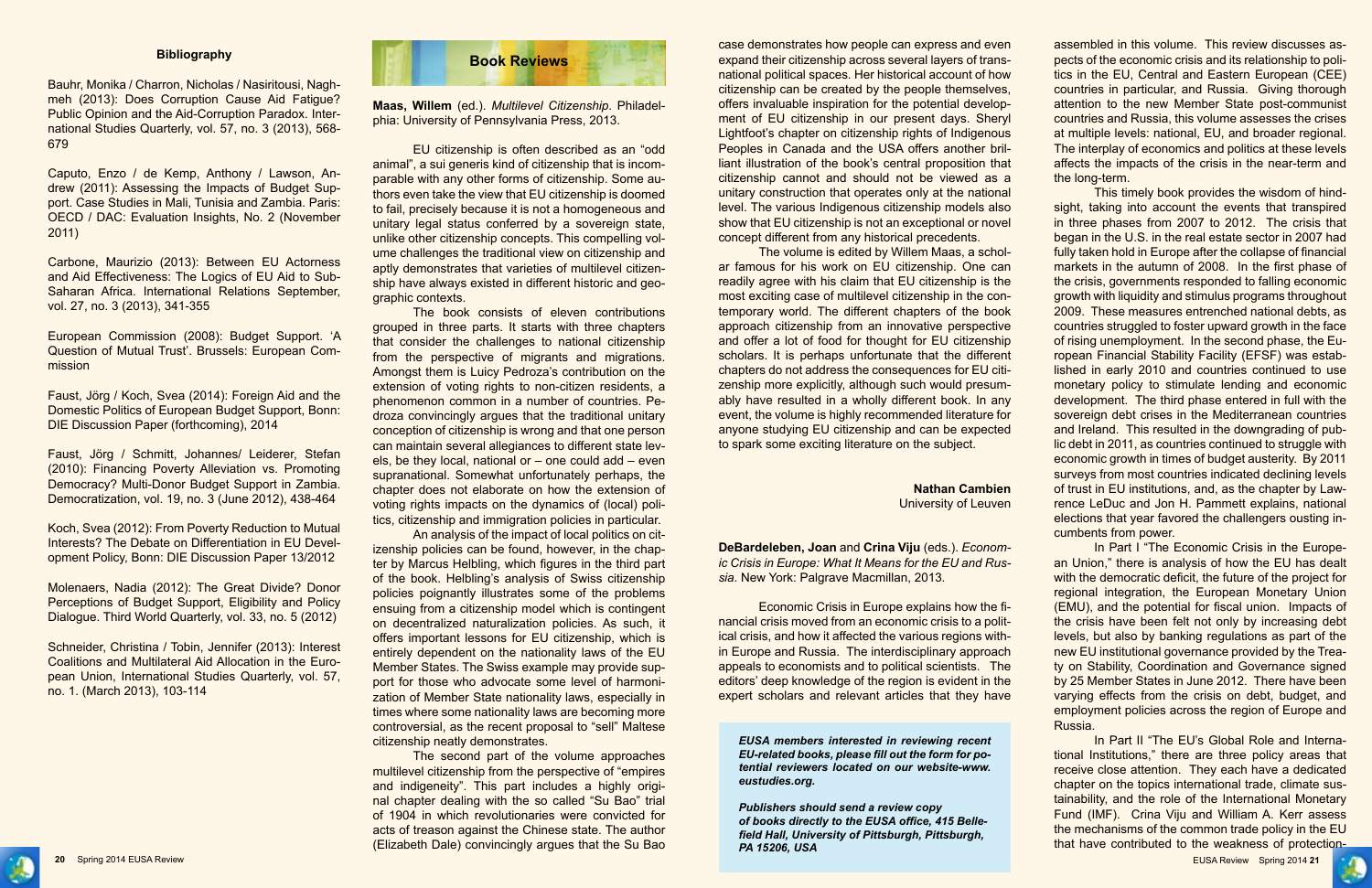

ist trends amid the financial crisis. Matthew Paterson considers the place of the EU as a leader in global climate sustainability, addressing policy challenges such as the Emissions Trading System (ETS). Patrick Conway analyzes the historical comparative advantage of the IMF as "a lender of last resort" and as a driver of reform in this economic crisis.

In Part III "The Crisis in Central and Eastern Europe," there is a closer look at the CEE countries and Russia. By 2010 the CEE countries were in a better position with public debt, having had more moderate debt positions at the start of the crisis, and their attitudes towards the EU were more positive. In Russia the financial crisis in 1998 was pivotal, and following the sovereign debt default that year's devaluation of the rouble brought about domestic economic growth. In the first phase of the recent crisis, the decline in the price of fossil fuels reduced the surplus from exports, a concern given trade dependence on demand from the region. Rather than embracing the EU's continued pursuit of economic liberalism, Russia has accepted protectionist policies that reverse the modernization strategy of several years prior.

and lucid outline of the latter, the present volume sets out an innovative way of understanding – or teaching – the key-features distinguishing the EU's policy portfolio. To be sure, the contribution starts from a valid assumption, namely that this matter should not be approached in a monolithic fashion. Rather – in a hybrid political system such as the EU one, the constantly evolving learning processes, alongside with a physiological extent of variation, shall be the points of departure for any kind of examination aimed to assess what the EU does, and how and why it does it.

Adeptly explaining how what started as an economic crisis led to political crises within the EU and Russia, the contributors have provided the reasons for the differential impacts across the region, with particular attention to the CEE countries. This allows for comparison between the countries still in transition, inside and outside the EU. The varying impact and pace of recovery across countries makes it challenging to find a unified approach in the ongoing efforts for European integration and social cohesion. With full recovery from the economic crisis still in the future, this book contributes to the literature on European politics and political economy by serving as a guide to navigate the recent events and their differentiated impacts across countries in the region.

#### **Beverly Barrett** University of Miami

**Buonanno, Laurie** and **Nugent, Neill**. *Policies and Policy Processes of the European Union*,The European Union Series. New York: Palgrave Macmillan, 2013.

Notwithstanding the existence of a burgeoning literature dedicated to the European Union from its very inception, still few works have been devoted to delivering a thorough overview of EU policies and policy processes. By means of an extremely complete

Related to this, the authors happily decided not to rigidly divide the book into thematic sections: in fact, chapters fluidly follow one another, with a view to give a concrete idea of the complexity and the intertwined character of EU policy activity.

In particular, the first two chapters are dedicated to the overall description of the EU's policy portfolio, not only recalling classic typologies such as the one famously advanced by Lowi , but also comprising descriptions – equipped with smart "recapitulation boxes" – of the wide range of EU policy involvement, legal statuses and purposes (ch.1). Similarly, while classic theories of European integration are reviewed, a so-called "federal integration approach" is set out. In a nutshell, the latter draws on economic integration and federal theories: acknowledging the limitations of established mainstream political science-based theoretical tradition, this approach fruitfully considers both the compelling economic efficiency of integration and the nature of political and policy relationships in federal systems (ch.2).

Chapters 3 and 4 constitute the most "didactic" parts of the book, in that they look at the principal EU institutions' roles and functions (ch.3) or at other important policy actors, such as European Agencies or the Member States' domestic institutions. Much appreciated the mention to the enhanced role of national parliaments after the Lisbon Treaty, or the rapid hints to sub-national levels of government – which really make the point of the multi-level polity adjoining the EU (ch.4).

Chapters 5-7 shall be considered as the core of the volume, since they cope with a 360° examination of the EU's policy processes. Some distinctive characteristics are enucleated, underlining the everincreasing growth in number and type of decisions, policy processes and responsibilities – connected with consecutive EU enlargements leading to the inclusion of states, which are more differentiated amongst themselves, both from a geographical and a cultural viewpoint (ch.5). Coming to the concept of policy cycle per se – and applying it to EU policy processes, the authors efficaciously manage to demonstrate how it

eventually may resemble a "normal" political system. The latter impression lasts in spite of the considerable degree of variation occurring in response to divergences across policy areas, both within and between the policy stages. Effective use of graphs and figures – coupled with that of the aforementioned "recapitulation boxes" – represent a plus, particularly for the studentreader (ch.6). A classificatory system is added, suggesting renowned categories for the sake of grouping the processes. In connection to this, the Open Method of Coordination (OMC) and its contested narrative is evaluated, locating it into a straightforward policy mode framework (ch.7). Completing the educational share, chapters 8-13 describe the EU's main policy domains – in an extensive, perhaps inevitably scholastic, manner. **Adebajo, Adekeye** and **Kaye Whiteman**. *The EU and Africa: From EuroAfrique to Afro-Europa*. London: Hurst & Company, 2012. In recent years the external role of the European Union (EU) has been the subject of numerous books, theses and articles. Some of these works analyse how the interplay between various EU institutions and actors may shape EU foreign policy. Another body of literature seeks to understand the mechanisms that allow the EU to diffuse certain policies and values beyond its borders, and the conditions that prevent it from doing so. A smaller group explores the multifaceted relationship between the EU and other regions of the world in order to investigate the role of the EU as a global actor.

Chapter 15, the last one, takes stock of what Adekeye Adebajo, Executive Director of the Cape Town-based Centre for Conflict Resolution (CCR), and Kaye Whiteman, writer on African affairs and former European Commission official belong to the third group. In The EU and Africa: From Euroafrique to Afro-Europa they take up the challenge of organising a "holistic and comprehensive assessment of the relations of the European Union and Africa" (p.1). The book tackles pressing issues that have shaped the interactions between the two regions from the late 19th century until today, such as trade and investment, military operations and economic partnerships. As suggested in the title, this uneven relationship has evolved from domination and pure exploitation of Africa's resources to a sophisticated system where various states, regional organisations and international institutions tackle issues of political, economic and ethical impact for both regions. The book suggests that the EU – an ongoing project itself – still needs to define its role and its identity in order to be able to devise a coherent foreign policy approach towards Africa.

Chapter 14 annotates the latter part with an inspection of the budget: ça va sans dire, this timely contribution treats the issue from an up-to-date standpoint, including appropriate reflections concerning the impact the Eurozone crisis has exercised – specially in terms of restrictions and limitations which the Euro area member states have been exposed to. has been overall put forward – recollecting the theoretical frameworks primarily depicted. Facing an increasingly challenging atmosphere, chiefly vis-à-vis the long-lasting economic and financial crisis, the authors argue that the most valid analytic tool for exploring the EU adaptation processes is the federal integration approach, essentially because federalist arrangements seem to provide enough flexibility for allowing the system to "bump" into the crises without collapsing. Indeed, the outbreak of the crisis may have augmented some unanticipated side effects entailed within the EU integration path. The validity of the approach proposed in the volume is doubtless, since it takes into account the economic logics, but also includes political – even federal – dimensions of policy development. Further, federal theory is devised to explain constantly evolving processes – pointing out the possibility of power shifts between the federal government and its constituent units, without losing sight of the horizontal relationships among the latter. This differentiation – the authors clearly show – has become an important defining feature in the European construction over crucial policy areas. As a direction for future research, these sorts of wide-ranging approaches could serve as theoretical lens to look for patterns of policy-making and policy development in the post-crisis EU system. **Alba Cicala** University of Siena The book consists of 22 chapters organized in six thematic parts. Following Whiteman's thorough introduction, Part 1 provides a historical account of the relationship between Africa and Europe; part 2 addresses the political and economic dimensions of regional integration in Africa, as well as the EU approach to the Maghreb, the Mediterranean and South Africa. Parts 3 and 4 deal with specific issues such as trade, development, and economic cooperation, and analyse the [unfulfilled] role of the EU as a security provider in different sub-regions of Africa. Part 5 explores specific features of the relations between Africa, former colonial powers and European middle powers. Particularly interesting are the contributions of Anne Hammerstad's about the Nordics, the EU and Africa and Douglas Yates' text on the role of France in

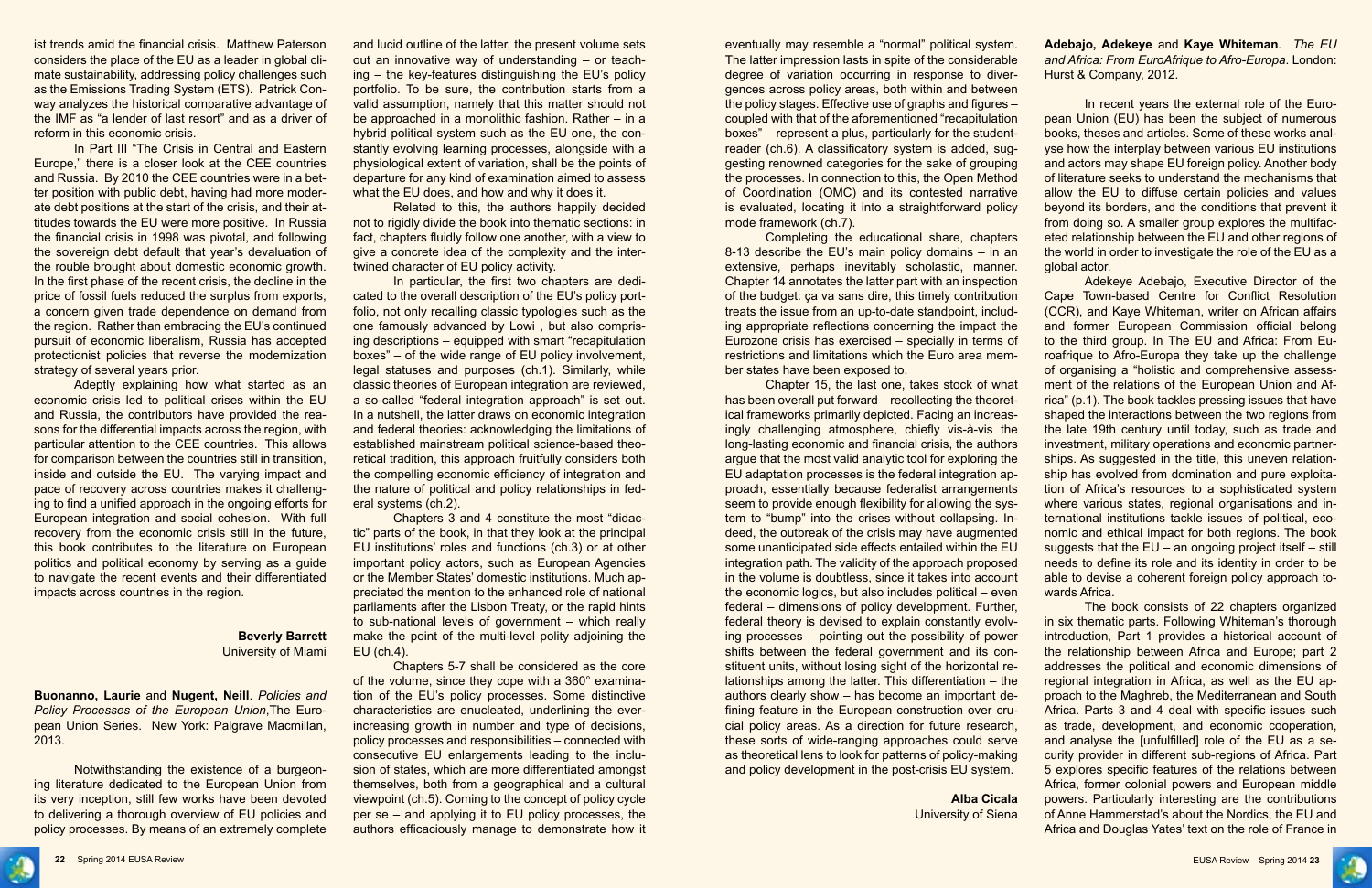

the continent. Part 6 tackles the issues of migration special attention should be given to Andrew Geddes' chapter on the admission and asylum of developing countries' nationals – and identity. Hartmut Mayer's text on EU postcolonial role concludes the book.

The editors do a remarkable job in bringing together contributions from diplomats, scholars, journalists, EU officials and practitioners from European and African political organizations and think tanks. The result is a comprehensive and informative work about how the relationship between the EU and Africa has evolved over time. The chapters follow a similar structure: almost all the contributions provide an introduction to the topic from a historical perspective and are concluded by normative considerations or future perspectives on specific dimensions of Africa-EU relationship. Different writing styles can be identified, but the chapters are well balanced and organized in a coherent and harmonious manner. The various authors manage to summarize a considerable amount of information, to present it to the reader in a clear way, and to offer the public a critical appraisal of salient policy issues - Charles Mutasa's text on the EU Common Agricultural Policy and Rob de Vos' contribution on aid and partnership are good examples. The EU and Africa successfully avoids the Eurocentric tone that is so currently present in this type of work, and is a worthwhile read.

On the other hand, some crucial dimensions of EU-Africa relations are underexplored or overlooked in the book. This is the case of environmental protection, health, and fight against corruption, for example. Thus, by approaching a large number of issues, the editors make a choice not to engage in an in-depth analysis of each topic, but to identify and approach specific issues from a critical perspective. Although the book has an explicit empirical character, some theoretical and methodological considerations could have been included; there isn't a theoretical chapter properly speaking, although some chapters refer to seminal works in EU external relations such as the capability-expectations gap put forth by Christopher Hill. A concluding chapter by the editors would have also contributed to the overall organization of the book. Finally, a table of acronyms would have made it easier for the reader to navigate in the "alphabet soup" of EU and Africa's foreign policy institutions. Such aspects do not compromise the quality and the importance of the work, but may render it less attractive to PhD candidates who are in a more advanced stage of their research, and to established academics.

Written in an accessible language and without extensive use of EU jargon, this comprehensive account of the relations between the EU and Africa will

appeal most notably to early graduate students working on the foreign policy of the EU and its member states, regionalism in Africa and development-related issues. Certain chapters may also be used in undergraduate and masters' courses on EU foreign policy, inter-regional relations and Africa in the world as basis for group discussions. The book aims at a broad audience: foreign policy analysts and practitioners - diplomats, think tank advisors and journalists – might also find Adebajo and Whiteman's work particularly useful. This book not only contributes to the debate on the relations between Africa and the EU, but also stimulates further discussions about the EU's identity as a global actors as well as Africa's role in an increasingly interdependent world.

> **Tatiana Coutto** European Union Institute

**Leuffen, D**., **Rittberger, B**., and **Schimmelfennig, F**. *Differentiated Integration: Explaining Variation in the European Union*. Hampshire and New York: Palgrave-MacMillan, 2013.

> Due to the relative traction that each theory provides, Leuffen, Rittberger, and Schimmelfennig argue that it is important to build a theory accounting for

This book occupies a gray area between textbook and new empirical research concerning the process of European integration. It clearly lays out the three most commonly cited theories of integration (intergovernmentalism, supranationalism, and constructivism), while at the same time, further developing, and empirically testing these theories. Although this volume is likely too advanced for all but the most sophisticated undergraduates, graduate students seeking to better understand the major theoretical perspectives regarding integration can easily utilize this book. Moreover, this work may be quite useful to researchers as it attempts to synthesize the major theories concerning the process of integration, and provides for a set of empirically testable expectations.

Chapter 1 presents the basic concept of this volume; namely that integration is not monolithic, but rather that the "nature and degree of integration" is heterogeneous across policy areas and territory (p. 8). Leuffen, Rittberger, and Schimmelfennig propose that different types of governing bodies vary along three key dimensions – level of centralization, functional scope, and territorial extension. According to the authors, the levels of centralization, functional scope, and territorial extension actually vary within the EU by policy area.

In chapters 2, 3, and 4, the authors delve deeply into the competing theories of integration. It is these chapters that likely serve as most useful to

students seeking to develop a sound understanding of existing theory concerning the process of European integration. That is not to say, however, that the authors merely rehash previously published ideas. Rather, they begin each chapter with an in depth review of intergovernmentalism, supranationalism, and constructivism, respectively. In the remaining sections of these chapters, the authors logically extend these theories to account for differences in nature and degree of integration across policy areas.

The authors contend that intergovernmentalism explains differentiated integration through "differences in interdependence and cooperation problems, state preferences, bargaining power, domestic ratification constraints, and . . . autonomy costs and benefits" (p. 54). Supranationalism can explain heterogeneous integration through "variation in the intensity of transnational exchange between different sectors and countries," as well as, "the capacity and preferences of supranational actors to promote their policy and institutional interests" (p. 77). The driving factor of differentiated integration in constructivist theory is "imperfect ideational consensus" across states and policy areas (p. 99).

In the next four chapters, Leuffen, Rittberger, and Schimmelfennig tested these theories. Using extremely detailed, qualitative case studies, they examined integration across four policy areas, the Single Market, the Economic and Monetary Union, security and defense policy, and freedom, security, and justice policy. This piece is extremely well done qualitative work, and does not suffer from any of the problems commonly attributed to small N studies. There is significant variation in the four cases chosen, and the cases show no overt signs of selection on either the dependent or independent variables.

The authors point out that they began this work with the assumption that each of these theories can be useful in developing an understanding of European integration, and the findings bore out this assumption. In some cases, one theory was clearly superior in explaining integration processes. For example, it is noted that neither intergovernmentalism nor supranationalism provide for explanations as to why certain states opted out of the common currency. Rather, constructivism, with its emphasis on identity, proves to be the best explanation. In other cases, 2 or more theories of integration performed equally well. The authors noted that factors associated with both intergovernmentalism, and supranationalism, played important roles in the early integration of the Single Market.

each of the examined theories. They then turn to developing a synthetic theory of integration, incorporating ideas of intergovernmentalism, supranationalism, and constructivism.

The authors start with the basic contention that governments are the key actors in integration. The preference compatibility of the governments in policy areas, the level of interdependence of states concerning specific policies, and the politicization of those policies are the key forces affecting initial integration in those areas. Once integration has begun a spillover effect leads to greater interdependence and calls for more integration. If at this time autonomy and identity costs remain low one should see preference convergence, and further integration. If these costs are high, one should see differentiation or stagnation in integration.

Clearly, the greatest strength of this work is the synthesized theory developed in the concluding chapter. This theory allows researchers to move beyond questions concerning the correctness of each paradigm, and presents an interesting starting point for future empirical studies of integration processes and differentiation. Readers are left with a set of theoretical expectations concerning the progression of integration. This, in turn, leads to multiple research questions, such as, do particular contexts exist in which the effects of autonomy and identity costs are increased? In sum, this work is an interesting and enlightening study that highlights and attempts to explain differentiated integration; at the same time it furthers research on European integration by presenting an improved theoretical paradigm.

#### **Christopher J. Williams** Maastricht University